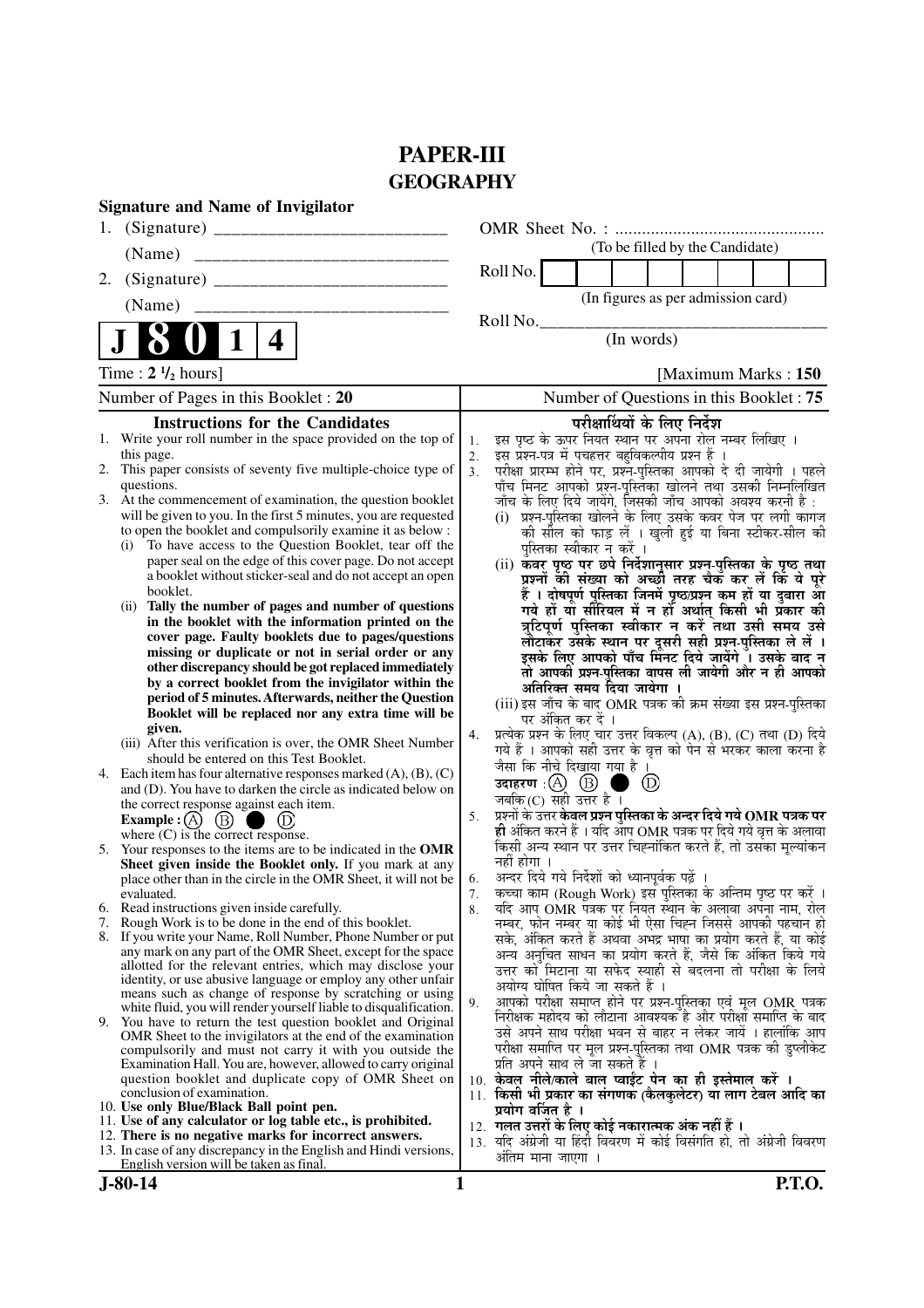### **GEOGRAPHY Paper – III**

| Note: This paper contains seventy five (75) objective type questions of two (2) marks each. All |  |
|-------------------------------------------------------------------------------------------------|--|
| questions are compulsory.                                                                       |  |

- **1.** Lateral Planation Theory of pediment formation was proposed by
	- (A) Lawson (B) Davis
	- (C) Gilbert (D) McGee
- **2.** Match List I with List II and select the correct answer from the codes given below :

|               | List – I     | $List - II$      |                     |               |                          |
|---------------|--------------|------------------|---------------------|---------------|--------------------------|
|               | (Books)      |                  |                     | (Authors)     |                          |
|               |              | a. Geomorphology |                     | $i_{\cdot}$   | Wooldridge<br>and Morgen |
|               | b. Essays in |                  |                     | ii. Strahler  |                          |
|               |              | Geomorphology    |                     |               |                          |
|               | c. Physical  |                  |                     | iii. Lobeck   |                          |
|               | Geography    |                  |                     |               |                          |
|               |              | d. An outline of |                     | iv. Dury      |                          |
|               |              | Geomorphology    |                     |               |                          |
| <b>Codes:</b> |              |                  |                     |               |                          |
|               | a            | b                | $\mathbf c$         | d             |                          |
| (A)           | iii          | iv               | $\ddot{\mathbf{i}}$ | i             |                          |
| (B)           | $\mathbf{i}$ | iv               | $\mathbf{ii}$       | iii           |                          |
| (C)           | iii          | ii               | iv                  | i             |                          |
| (D)           | iv           | iii              | $\mathbf{i}$        | $\mathbf{ii}$ |                          |

- **3.** Which of the following is strongly presumptive faultline scarps ?
	- (A) Superimposed drainage across a fault
	- (B) Poor correlation between rock resistence and topographic forms
	- (C) Frequent severe earthquakes
	- (D) Actual Fault Plane identified along a scarp
- **4.** Paternoster lakes are features typical of :
	- (A) Lava Plains
	- (B) Piedmonts
	- (C) Deserts
	- (D) Glacial Troughs

## **Paper-III** 2 J-80-14

**5.** Match List – I with List – II and select the correct answer from the codes given below :

|               | $List-I$     | $List-II$           |     |                                  |  |
|---------------|--------------|---------------------|-----|----------------------------------|--|
|               | (Theories of | (Scholar)           |     |                                  |  |
|               | Cavern       |                     |     |                                  |  |
|               | formation)   |                     |     |                                  |  |
|               |              | a. Two cycle theory |     | <i>i</i> . Davis                 |  |
|               |              |                     |     | b. Water table theory ii. Garner |  |
|               |              | c. Static waterzone |     | iii. Malott                      |  |
|               | theory       |                     |     |                                  |  |
|               |              | d. Invasion Theory  |     | iv. Swinnerton                   |  |
| <b>Codes:</b> |              |                     |     |                                  |  |
|               | a            | b                   |     |                                  |  |
| (A)           | $\mathbf{i}$ | iv                  | ii  | iii                              |  |
| (B)           | $\mathbf{i}$ | ii                  | iii | iv                               |  |
| $\Gamma$      | 1V           | iii                 | i   | ij                               |  |
|               |              | i                   | iv  |                                  |  |
|               |              |                     |     |                                  |  |

**6.** Which one of the following processes is typical to glacial erosion ?

- (A) Plucking
- (B) Hydrolic action
- (C) Deflation
- (D) Corrosion
- **7.** Given below are two statements, one labelled as assertion (A) and the other labelled as Reason (R). Select your answer from the codes given below :
	- **Assertion (A)** : Deep chemical decay of rocks is one of the outstanding features of humid tropical regions.
	- **Reason (R) :** Intensity of chemical weathering depends to a large degree upon an abundance of water and high air temperatures.

- (A) Both (A) and (R) are true and (R) is correct explanation of (A).
- (B) Both  $(A)$  and  $(R)$  are true, but  $(R)$ is not correct explanation of (A).
- (C) (A) is true but  $(R)$  is false.
- (D) (R) is true but (A) is false.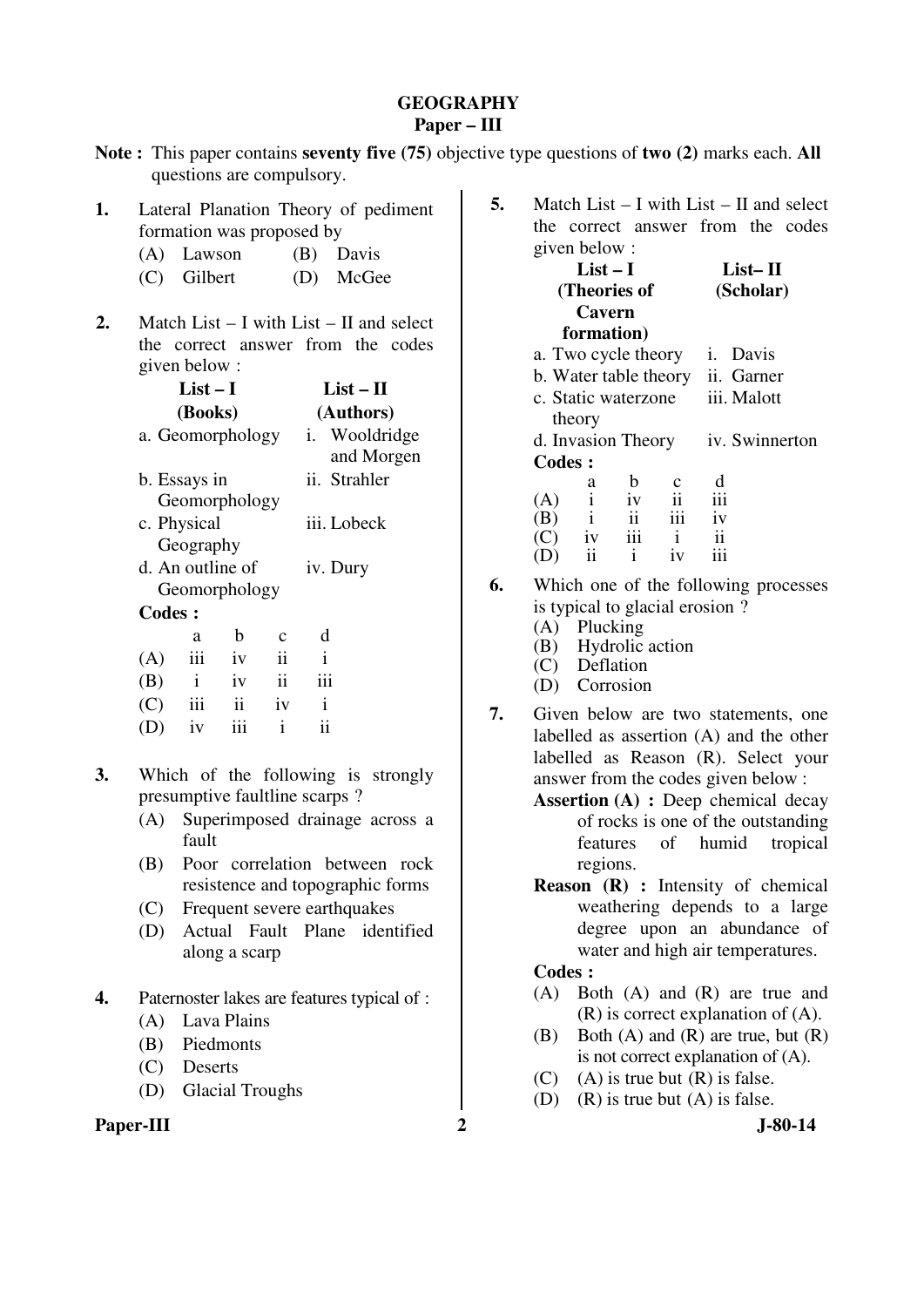## भूगोल ¯ÖÏ¿®Ö¯Ö¡Ö **– III**

|           | नोट: इस प्रश्नपत्र में पचहत्तर (75) बहु-विकल्पीय प्रश्न हैं । प्रत्येक प्रश्न के दो (2) अंक हैं । सभी प्रश्न अनिवार्य हैं । |    |                                                                                            |
|-----------|-----------------------------------------------------------------------------------------------------------------------------|----|--------------------------------------------------------------------------------------------|
| 1.        | पेडीमेन्ट रचना का पार्श्वीय समतलन सिद्धान्त<br>किसके द्वारा प्रतिपादित किया गया है ?                                        | 5. | सूची – I को सूची – II के साथ सुमेलित करें<br>और नीचे दिये कूटों से सही उत्तर का चयन करें : |
|           | लॉसन<br>$(B)$ डेविस<br>(A)                                                                                                  |    | सूची – I<br>सूची – II                                                                      |
|           | (C) गिलबर्ट<br>$(D)$ मैकगी                                                                                                  |    | (कंदरा निर्माण सिद्धान्त)<br>(विद्वान)                                                     |
|           |                                                                                                                             |    | a. दो चक्रीय सिद्धान्त           i.   डेविस                                                |
| 2.        | सूची - I को सूची - II के साथ सुमेलित करें                                                                                   |    | b. जल स्तर सिद्धान्त   ii. गार्नर                                                          |
|           | और नीचे दिये कूटों से सही उत्तर का चयन करें :                                                                               |    | c. स्थैतिक जल खंड सिद्धान्त iii. मालोट                                                     |
|           | सूची – I<br>सूची – II                                                                                                       |    | d. अतिक्रमण सिद्धान्त           iv. स्वीनर्टन                                              |
|           | (पुस्तकें)<br>(लेखक)                                                                                                        |    | कूट :                                                                                      |
|           | a. जियोमॉरफोलोजी<br>i.  वुडरिज एवं                                                                                          |    | d<br>$\mathbf b$<br>a<br>$\mathbf{c}$                                                      |
|           | मॉर्गन                                                                                                                      |    | iii<br>$\mathbf{i}$<br>(A)<br>$\ddot{\mathbf{i}}$<br>iv                                    |
|           | b. असेस इन<br>ii. स्ट्राहलर                                                                                                 |    | iii<br>ii<br>(B)<br>iv<br>$\mathbf{i}$<br>iii<br>$\mathbf{i}$                              |
|           | जियोमॉरफोलोजी                                                                                                               |    | $\mathbf{ii}$<br>(C)<br>iv<br>iii<br>ii<br>$\mathbf{i}$<br>(D)<br>iv                       |
|           | c. फिजीकल जिओग्राफी<br>iii. लोबेक                                                                                           |    |                                                                                            |
|           | d. एन आऊटलाइन ऑफ<br>iv. ड्यूरी<br>जियोमॉरफोलोजी                                                                             | 6. | निम्नलिखित में से कौन सी प्रक्रिया हिमीय अपरदन<br>के संदर्भ में विशिष्ट स्थान रखती है ?    |
|           | कूट :                                                                                                                       |    | (B) जलीय कृत्य<br>(A) उत्पाटन                                                              |
|           | d<br>b<br>$\mathbf{C}$<br>a                                                                                                 |    | (D) संक्षारण<br>(C)<br>अपवाहन                                                              |
|           | $\mathbf{ii}$<br>iii<br>(A)<br>$\mathbf{i}$<br>iv<br>$\overline{\mathbf{u}}$<br>iii<br>(B)<br>$\mathbf{i}$<br>iv            |    |                                                                                            |
|           | ii<br>(C)<br>iii<br>$\mathbf{i}$<br>iv                                                                                      | 7. | नीचे दो कथन दिये गये हैं, एक को अभिकथन                                                     |
|           | $\ddot{\rm ii}$<br>iii<br>$\mathbf{i}$<br>(D)<br>iv                                                                         |    | $(A)$ और दूसरे को कारण $(R)$ का नाम दिया गया                                               |
|           |                                                                                                                             |    | है । नीचे दिये गये कूटों से सही उत्तर का चयन                                               |
| 3.        | निम्नलिखित में से कौन सा दृढ़ रूप से अनुमानित                                                                               |    | कीजिये :                                                                                   |
|           | भ्रंश सक्रिय कगार हैं ?                                                                                                     |    | अभिकथन (A) : चट्टानों का गहन रासायनिक                                                      |
|           | (A) भ्रंश के पार अध्यारोपित अपवाह                                                                                           |    | अपक्षय, आर्द्र उष्णकटिबंधीय क्षेत्रों की<br>उत्कृष्ट विशेषता है ।                          |
|           | (B) शैल प्रतिरोध और स्थलाकृतिक रूपों के                                                                                     |    | <b>कारण (R) :</b> रासायनिक अपक्षयण की तीव्रता                                              |
|           | बीच दुर्बल सहसम्बन्ध<br>बारम्बार तीव्र भूकम्प<br>(C)                                                                        |    | जल की प्रचुरता तथा उच्च वायु तापमानों                                                      |
|           | कगार के सहारे अभिनिर्धारित वास्तविक<br>(D)                                                                                  |    | पर काफी हद तक निर्भर करती है ।                                                             |
|           | भ्रंश समतल                                                                                                                  |    | कूट :                                                                                      |
|           |                                                                                                                             |    | (A) और (R) दोनों सत्य हैं और (R),<br>(A)                                                   |
| 4.        | झीलमाला ठेठ रूप से किसकी विशेषताएँ हैं ?                                                                                    |    | (A) की सही व्याख्या है ।                                                                   |
|           | लावा मैदान<br>(A)                                                                                                           |    | (A) और (R) दोनों सत्य हैं, परन्तु (R),<br>(B)                                              |
|           | गिरिपद (पीडमॉन्ट)<br>(B)                                                                                                    |    | (A) की सही व्याख्या नहीं है ।                                                              |
|           | (C)<br>मरुस्थल                                                                                                              |    | (A) सत्य है, परन्तु (R) असत्य है ।<br>(C)                                                  |
|           | हिमानी द्रोणिका<br>(D)                                                                                                      |    | (R) सत्य है, परन्तु (A) असत्य है।<br>(D)                                                   |
| $J-80-14$ |                                                                                                                             | 3  | Paper-III                                                                                  |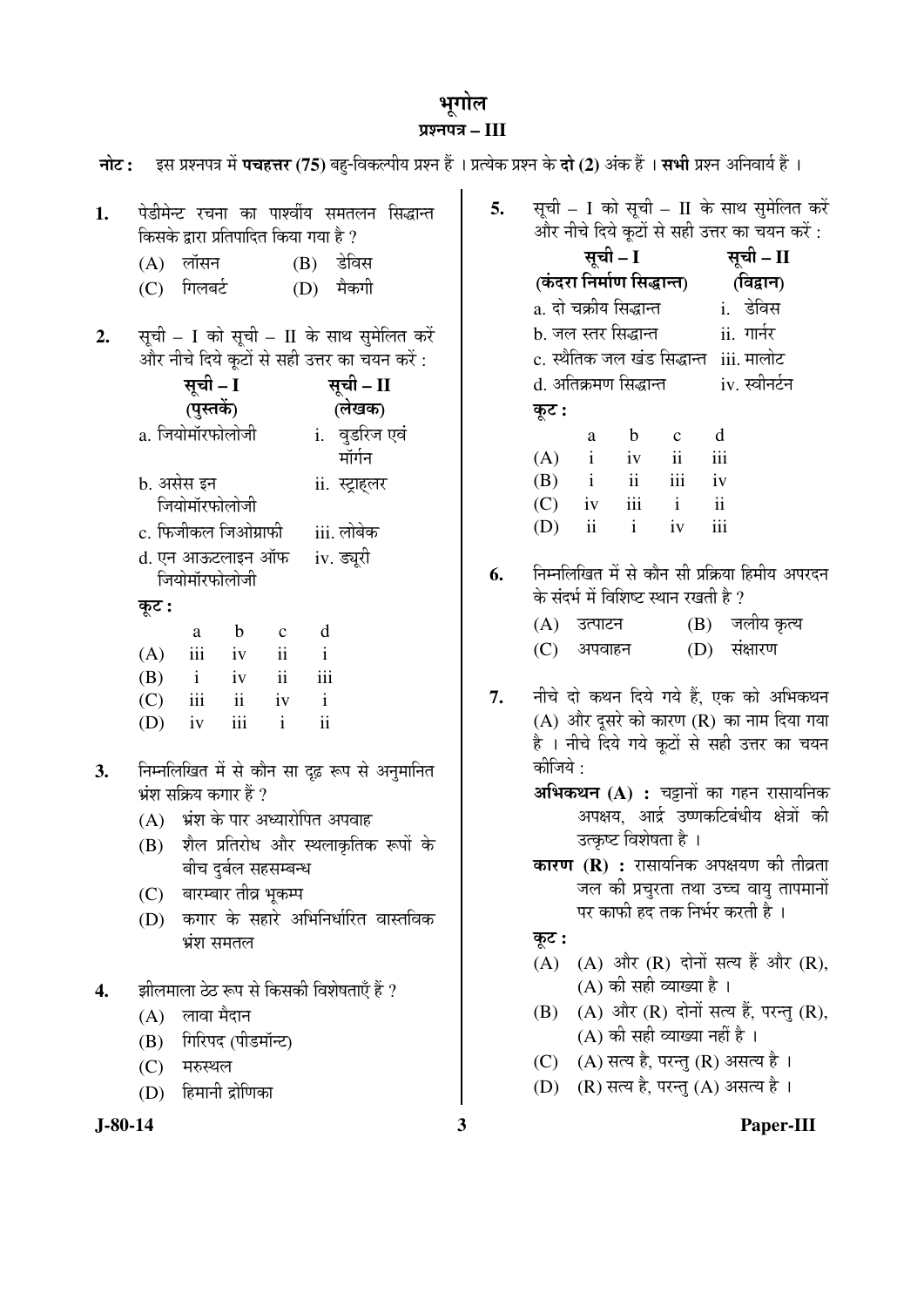- **8.** Crickmay, while disagreeing with Davis, supplanted peneplain with the term :
	- (A) Pediplain
	- (B) Panplane
	- (C) Etch plain
	- (D) Structural plain
- **9.** What is the correct Sequence of the cloud types in a warm front away from its trailing edge ?
	- (A) Altostratus Nimbostratus Cirrus - Cirrostratus
	- (B) Cirrostratus Nimbostratus Altostratus – Cirrus
	- $(C)$  Cirrus Altostratus - Cirrostratus
	- (D) Nimbostratus Alto Stratus Cirrostratus – cirrus.
- **10.** Westerlies are examples of
	- (A) Macro atmospheric motions
	- (B) Tornados
	- (C) Microscale atmospheric motions
	- (D) Gusts
- **11.** Match the following List I with List – II and select the correct answer from the code given below :
	- **List I List– II**
	- a. Temparature falls i. Ionosphere with height
	- b. Reflects radio waves back to earth ii. Stratosphere
	- c. Contain most of the ozone. iii.Tropopause
	- d. Fall in temperature iv. Troposphere stops

 $\text{Codes}:$ 

|     | a   | b   | $\mathbf c$ | d   |
|-----|-----|-----|-------------|-----|
| (A) | iv  | ii  |             | iii |
| (B) | 111 | ii  | iv          | i   |
| (C) | iv  |     | ii          | 111 |
| (D) | iv  | iii |             | ii  |

- **12.** If the elevation of the sun declines, the albedo will –
	- (A) Decline<br>(B) Increase
	- **Increase**
	- (C) Remain the same
	- (D) No change
- **13.** Seasonal contrast in pressure between land and sea gives rise to :
	- (A) Monsoons
	- (B) Westerly winds
	- (C) Land and Sea breezes
	- (D) Trade winds

#### **Paper-III 4 J-80-14**

- **14.** V. Bjerknes Model is related with :
	- (A) Origin of anticyclones
	- (B) Origin of Mid Latitude Cyclones
	- (C) Origin of Tropical Cyclones
	- (D) Origin of monsson
- **15.** Which one of the following is not correct ?
	- (A) Cold front is marked with triangular spikes.
	- (B) Warm front is marked with Semicircles.
	- (C) A fast advancing warm front can cause violent lifting.
	- (D) The tornados develop along squall line.
- **16.** Some heat is received by the atmosphere even after Sunset from :
	- (A) Invisible Solar radiation
	- (B) Latent heat
	- (C) Radioactive processes
	- (D) Terrestrial radiation
- **17.** Given below are two statements, one labelled as Assertion (A) and the other labelled as Reason (R). Select your answer from the codes given below :
	- **Assertion (A)** : The growth of grass and other vegetative cover is limited to selvas.
	- **Reason (R) :** The separate crowns of trees coalesce and form a thick canopy above the forest floor.

- (A) Both (A) and  $(R)$  are true and (R) is correct explanation of (A).
- $(B)$  Both  $(A)$  and  $(R)$  are true, but (R) is not correct explanation of (A).
- $(C)$  (A) is true but  $(R)$  is false.
- (D) (R) is ture but, (A) is false.
- **18.** 'Montreal Protocol' is related to
	- (A) Global Warming
	- (B) Ozone Depletion
	- (C) Air Pollution
	- (D) Water Pollution
-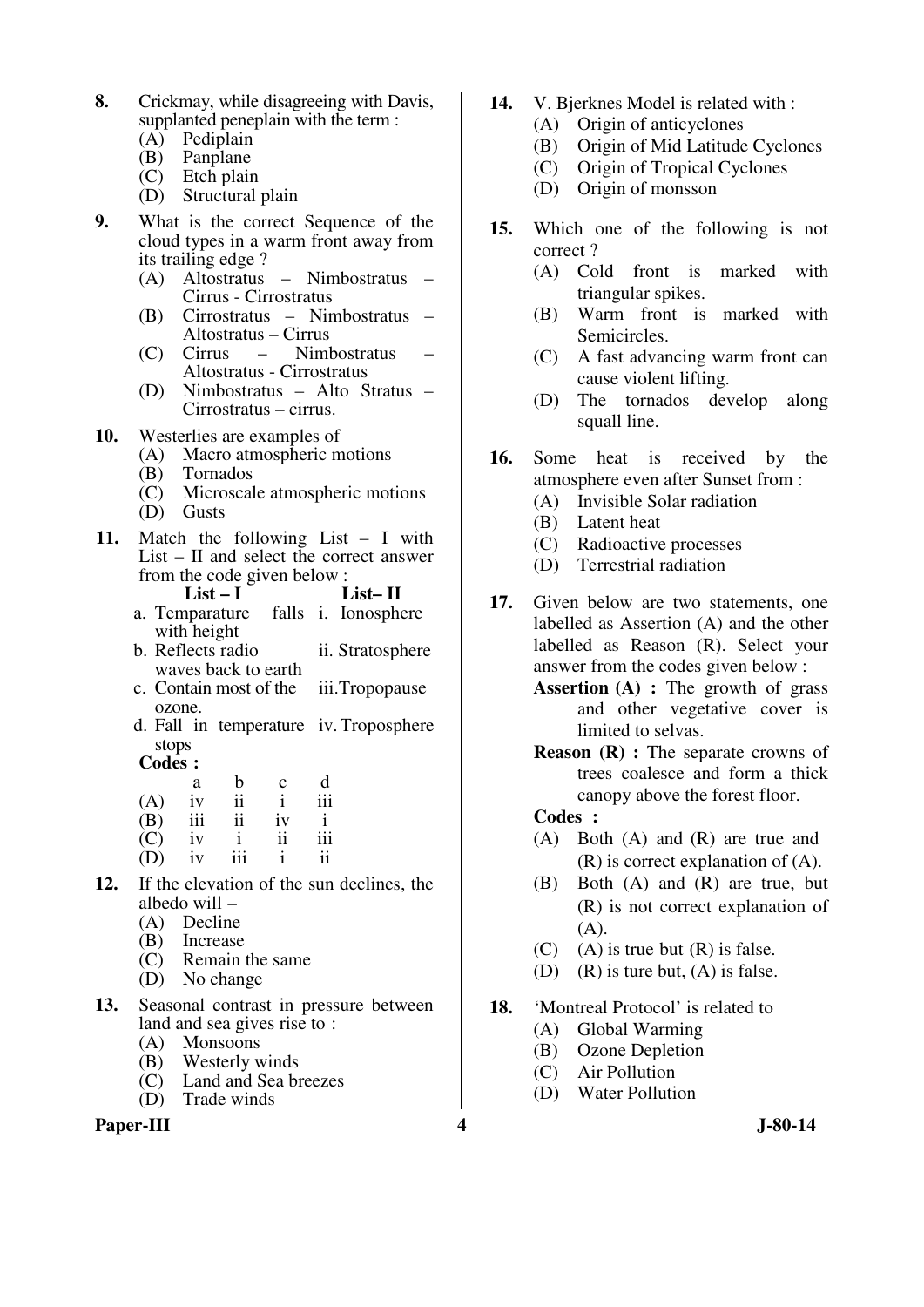|     | उखाड़ दिया ?                                                                              |
|-----|-------------------------------------------------------------------------------------------|
|     | (A) पेडिप्लेन                                                                             |
|     |                                                                                           |
|     | (B) पानप्लेन<br>(C) इचप्लेन                                                               |
|     | (D) संरचनात्मक समतल भूमि                                                                  |
| 9.  | अपने पुछल्ले किनारे से दूर उष्णवाताग्र में मेघ                                            |
|     | प्रकारों का सही अनुक्रम क्या है ?                                                         |
|     | (A) मध्यस्तरी - वर्षास्तरी - पक्षाभ - पक्षाभस्तरी                                         |
|     | (B) पक्षाभस्तरी - वर्षास्तरी - मध्यस्तरी - पक्षाभ                                         |
|     | (C) पक्षाभ - वर्षास्तरी - मध्यस्तरी - पक्षाभस्तरी                                         |
|     | (D) वर्षास्तरी - मध्यस्तरी - पक्षाभस्तरी - पक्षाभ                                         |
| 10. | पछुवा हवाएँ किसका उदाहरण हैं ?                                                            |
|     | (A) समष्टि वायुमंडलीय गतियाँ                                                              |
|     | (B)<br>बवण्डर                                                                             |
|     | (C) सूक्ष्म पैमाने की वायुमंडलीय गतियाँ                                                   |
|     | (D) झोंका                                                                                 |
| 11. | सूची - I को सूची - II के साथ सुमेलित करें                                                 |
|     | और नीचे दिये कूटों से सही उत्तर का चयन करें :                                             |
|     | रसूची – I सूची – II<br>a. ऊँचाई के साथ तापमान i. आयनमंडल                                  |
|     |                                                                                           |
|     | गिरता है ।                                                                                |
|     | b.  रेडियो तरंगे वापस पृथ्वी<br>ii. समतापमंडल<br>पर परावर्तित करता है ।                   |
|     | अधिकांश ओजोन समाहित<br>iii. क्षोभसीमा                                                     |
|     | हैं ।                                                                                     |
|     | d. तापमान में गिरावट रुक iv. क्षोभमंडल                                                    |
|     | जाती है ।                                                                                 |
|     | कूट :                                                                                     |
|     | $\frac{b}{ii}$<br>$\frac{ii}{i}$<br>d<br>$\begin{matrix} c \\ i \end{matrix}$<br>a<br>iii |
|     | $(A)$ iv<br>$(B)$ iii<br>iv<br>$\mathbf{i}$                                               |
|     | iv<br>iii<br>$\overline{C}$<br>$\mathbf{i}$<br>$\ddot{\rm n}$                             |
|     | iv iii<br>$\mathbf{i}$<br>$\overline{\mathbf{1}}$<br>(D)                                  |
|     | 12. यदि सूर्य का उत्थापन कम होता है तो श्विति<br>(ऐल्बिडो) –                              |
|     |                                                                                           |
|     | (A) कम होगा ।<br>(B) बढ़ेगा ।                                                             |
|     |                                                                                           |
|     | (C) वही रहेगा ।                                                                           |
|     | (D) कोई परिवर्तन नहीं होगा।                                                               |
|     | 13. भूमि तथा समुद्र के बीच दाब में मौसमी अन्तर क्या                                       |
|     | उत्पन्न करता है ?                                                                         |
|     | $(A)$ मानसून                                                                              |
|     | (B) पछुवा हवाएँ<br>(C) भूमि तूथा सागर समीर                                                |
|     | (D) व्यापारिक पवन                                                                         |
|     |                                                                                           |

8. हेविस के साथ असहमत होते समय. क्रिकमे ने

किस शब्द के साथ पीनीप्लेन (स्थली प्राय) को

- 14. al. जर्कनेस का मॉडल किससे सम्बन्धित है ?
	- $(A)$  प्रति चक्रवातों के उदभव
	- $(B)$  मध्य अक्षांश चक्रवातों के उद्भव
	- (C) उष्णकटिबंधीय चक्रवातों के उद्भव
	- (D) मानसून के उद्भव
- 15. निम्नलिखित में से कौन सा सही नहीं है ?
	- $(A)$  शीत वाताग्र तिकोणीय वृत्तों द्वारा निर्धारित होता है ।
	- (B) उष्ण वाताग्र अर्द्ध वृत्तों द्वारा निर्धारित होता है ।
	- (C) तेजी से आगे बढ़ रहा उष्ण वाताग्र प्रचण्ड उत्थापन उत्पन्न कर सकता है ।
	- (D) टॉरनेडो (बवण्डर) अल्पकालिक झंझा पंक्ति के साथ-साथ विकसित होता है ।
- 16. सूर्यास्त के बाद भी सीमित उष्णता वायुमंडल द्वारा किससे प्राप्त की जाती है ?
	- (A) अदृश्य सौर विकिरण
	- $(B)$  पार्श्विक ताप
	- (C) रेडियो सक्रिय प्रक्रियाएँ
	- (D) पार्थिव विकिरण
- 17. नीचे दो कथन दिये गये हैं. एक को अभिकथन  $(A)$  और दूसरे को कारण  $(R)$  का नाम दिया गया है। नीचे दिये कुटों से सही उत्तर का चयन करें :

**अभिकथन (A) :** घास और अन्य वनस्पति वर्धक आवरण सेल्वा क्षेत्र तक सीमित है ।

- **कारण (R) :** वृक्षों के पृथक छत्र संलीन हो, वन तल के ऊपर गहन छतरी निर्मित करते हैं ।
- कूट :
- (A)  $(A)$  और  $(R)$  दोनों सत्य हैं और  $(R)$ , (A) की सही व्याख्या है ।
- $(B)$   $(A)$  और  $(R)$  दोनों सत्य हैं, परन्तु  $(R)$ , (A) की सही व्याख्या नहीं हैं ।
- $(C)$   $(A)$  सत्य है, परन्तु  $(R)$  असत्य हैं ।
- (D) (R) सत्य है, परन्तु (A) असत्य है।
- 18. 'मॉन्ट्रियल प्रोटोकॉल' (पूर्व लेख) का सम्बन्ध है
	- (A) वैश्विक उष्मीकरण से
	- (B) ओजोन नि:शेषण से
	- (C) वायु प्रदूषण से
	- (D) जल प्रदूषण से
- **J-80-14 5 Paper-III**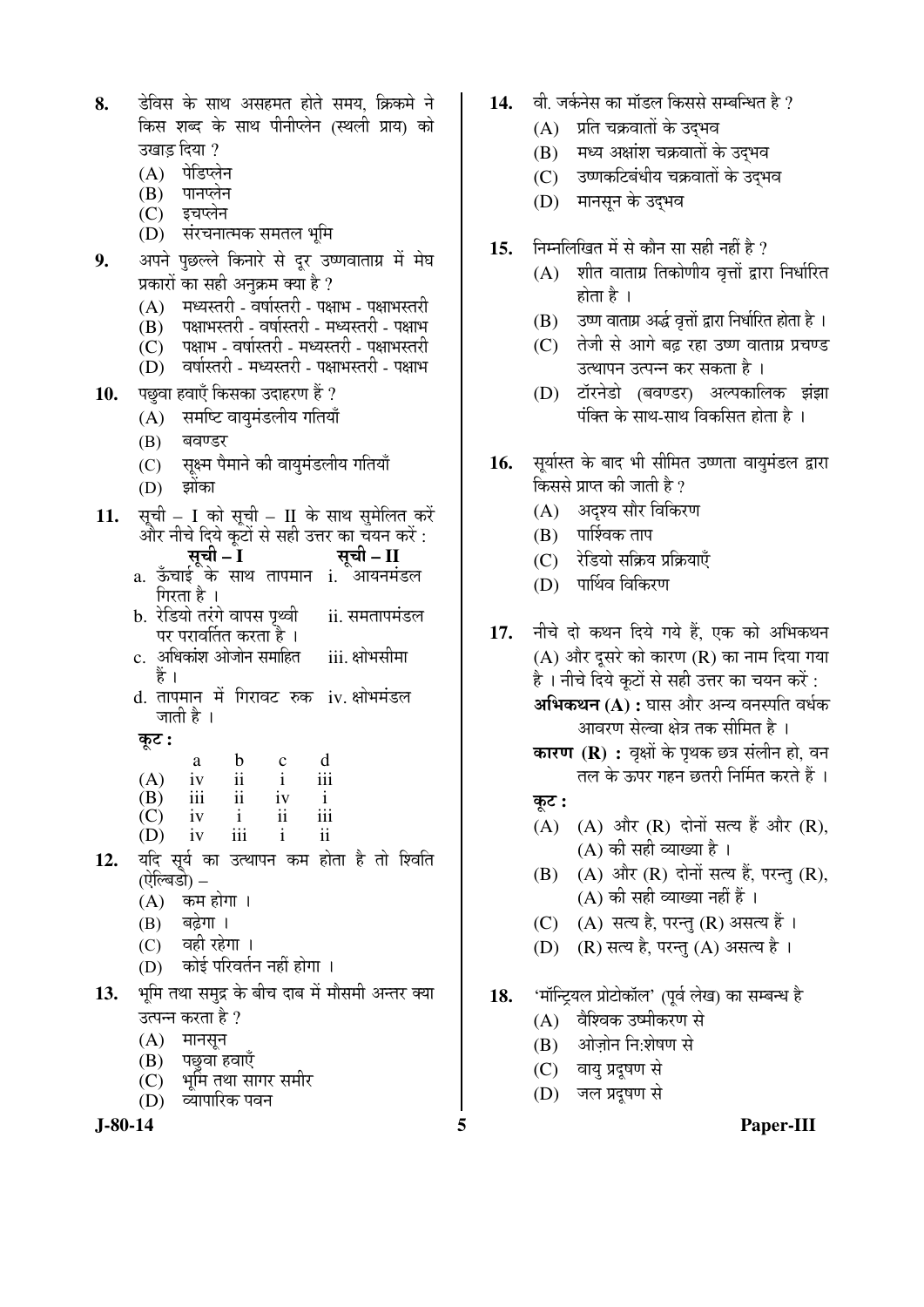- **19.** The objective of Kyoto Protocol was to reduce green house gas emission by :
	- (A) An average of 10 percent below 1995 level by the year 2010
	- (B) An average of 8 percent below 1998 level by the year 2012
	- (C) An average of 20 percent below 1997 level by the year 2009
	- (D) An average of 5 percent below 1990 level by the year 2012
- **20.** Xerophytes can tolerate and stand against :
	- $(\overline{A})$  High temperature<br>
	(B) Severe Cold
	- (B) Severe Cold<br>(C) Humidity
	- Humidity
	- (D) The drought Conditions
- **21.** Consider the following statements :
	- (1) Ozone is found mostly in the stratosphere.
	- (2) Ozone layer lies 55–75 kms. above the surface of the earth.
	- (3) Ozone absorbs ultraviolet rays from the Sun.
	- (4) Ozone layer has no significance for life on the earth.

Which of the above statements are correct ?

- (A)  $1 \text{ and } 3$  (B)  $2 \text{ and } 4$ <br>(C)  $2 \text{ and } 3$  (D)  $1 \text{ and } 4$
- $\overrightarrow{C}$  2 and 3
- **22.** Given below are two statements, one labelled as Assertion (A) and the other labelled as Reason (R). Select your answer from the codes given below :

 **Assertion (A) :** Oceanic salinity is low in the equatorial region.

**Reason (R) :** Equatorial region is characterized by heavy rainfall, cloudiness and humidity.

**Codes :**<br>
(A) Bo

- Both  $(A)$  and  $(R)$  are true and  $(R)$ is the correct explanation of (A).
- (B) Both (A) and (R) are true and (R) is not correct explanation of (A).
- (C) (A) is true but  $(R)$  is false.<br>(D) (A) is false but  $(R)$  is ture.
- $(A)$  is false but  $(R)$  is ture.
- **23.** The statement "Systematic geography must move into theoretical spheres and Regional Geography into a search for generic and not unique studies" was made by
	- (A) Richard Hartshorne<br>(B) Issiah Bowman
	-
	- (B) Issiah Bowman William Bunge
	- (D) Peter Haggett



- **24.** In the development of Quantitative Revolution, a new field of study called<br>'Social Physics' stating that Physics' stating that "dimensions of society are analogous to the physical dimensions and include numbers of people, distance and time" was introduced by
	- (A) J. Q. Stewart
	- (B) Edward Ullman
	- (C) W.L. Garrison
	- (D) William Warntz
- **25.** Given below are two statements, one laballed as Assertion (A), and the other labelled as Reason (R) :
	- **Assertion (A) :** The major Thrust of Quantitative Revolution is to bring law making, model building and Theorization in Geography.
	- **Reason** (**R**) : After the second world war, young geographers<br>discarded the empirical, the empirical, descriptive and gazetteer type of Geography by using the mathematical language rather than the language of literature.

Select your answer from the codes given below :

- **Codes :**
- (A) (A) is correct but  $(R)$  is wrong.
- (B) (A) is wrong but  $(R)$  is correct.
- $(C)$  Both  $(A)$  and  $(R)$  are correct and  $(R)$ is the correct explanation of (A).
- (D) Both (A) and (R) are wrong.
- **26.** Match List-I with List-II and select the correct answer using the codes given below :

| List $-1$                                           |               |                    |                          | List – H                          |                  |  |
|-----------------------------------------------------|---------------|--------------------|--------------------------|-----------------------------------|------------------|--|
|                                                     |               |                    |                          | i. T. Haggerstrand a. Theoretical |                  |  |
|                                                     |               |                    |                          | Geography                         |                  |  |
| ii. William                                         |               |                    |                          | b. Geographic                     |                  |  |
| Bunge                                               |               |                    |                          |                                   | Dissemination of |  |
|                                                     |               |                    |                          | Innovations                       |                  |  |
|                                                     |               | iii. Gilbert White |                          | c. Methods of                     |                  |  |
|                                                     |               |                    | <b>Regional Analysis</b> |                                   |                  |  |
| iv. Walter Isard                                    |               |                    | d. Human Reponses        |                                   |                  |  |
|                                                     |               |                    |                          | to Floods                         |                  |  |
| <b>Codes:</b>                                       |               |                    |                          |                                   |                  |  |
|                                                     | a             | b                  | с                        |                                   |                  |  |
| (A)                                                 | ii            | i                  | iv                       | iii                               |                  |  |
| (B)                                                 | $\mathbf{ii}$ | iii                | iv                       | i                                 |                  |  |
| $\left( \begin{array}{c} \cdot \end{array} \right)$ | 1V            | ii                 | iii                      |                                   |                  |  |
|                                                     |               | iv                 | i                        |                                   |                  |  |
|                                                     |               |                    |                          |                                   |                  |  |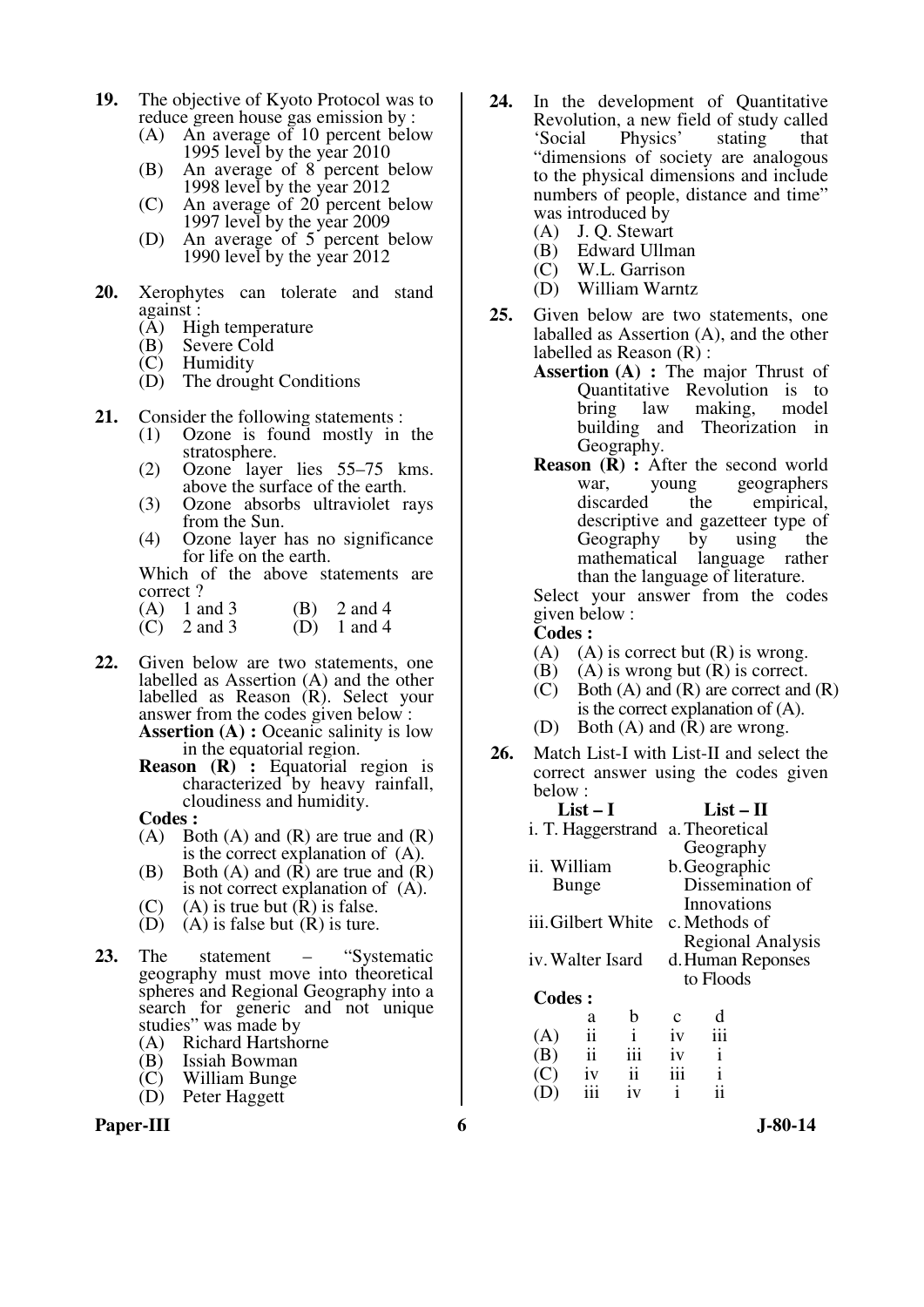|  | 19. क्योटो प्रोटोकॉल का उद्देश्य ग्रीन हाउस गैस के |  |  |  |
|--|----------------------------------------------------|--|--|--|
|  | उत्सर्जन को कब तक कम करने का था ?                  |  |  |  |

- $(A)$  वर्ष 2010 तक, 1995 के औसतन स्तर से 10 प्रतिशत नीचे लाना ।
- $(B)$   $\vec{q}$  aर्ष 2012 तक, 1998 के औसतन स्तर, से 8 प्रतिशत नीचे लाना ।
- (C)  $\vec{a}$ ष्ठ 2009 तक, 1997 के औसतन स्तर से 20 प्रतिशत नीचे लाना ।
- (D) वर्ष 2012 तक, 1990 के औसतन स्तर से 5 प्रतिशत नीचे लाना ।
- 20. मरुदभिद वनस्पति निम्न में से किसके विरुद्ध जीवित रह सकती है ?
	- $(A)$  उच्च तापमान  $(B)$  अति शीत
	- (C) आर्द्रता (D) सुखा परिस्थिति
- **21.** निम्नलिखित कथनों पर विचार करें :
	- 1. ओज़ोन अधिकांशतया समताप मंडल में पाया जाता है ।
	- 2. †Öê•ÖÌÖê®Ö Ûúß ¯Ö¸üŸÖ ¯Ö飾Öß Ûêú ÃÖŸÖÆü ÃÖê 55-75 कि.मी. ऊपर स्थित रहता है ।
	- 3. ओज़ोन सूर्य से परा बैंगनी किरणों को अवशोषित करता है ।
	- 4. पृथ्वी पर जीवन के लिए ओज़ोन की परत का कोई महत्त्व नहीं है ।
	- उपर्यक्त कथनों में से कौन सा सही है ?
	- (A) 1 और 3 (B) 2 और 4<br>(C) 2 और 3 (D) 1 और 4
	- $(D)$  1 और 4
- 22. नीचे दो कथन दिये गये हैं, एक को अभिकथन (A) और दुसरे को कारण (R) का नाम दिया गया है । नीचे दिये कुटों से सही उत्तर का चयन करें : **अभिकथन (A) :** भूमध्यवर्ती क्षेत्र में महासागरीय लवणता कम होती है ।
	- **कारण (R) :** भुमध्यवर्ती क्षेत्र की विशेषताएँ भारी वर्षा, मेघाच्छन्नता और आर्द्रता हैं ।
	- कट :
	- $(A)$   $(A)$  और  $(R)$  दोनों सत्य हैं और  $(R)$ , (A) की सही व्याख्या है ।
	- $(B)$   $(A)$  और  $(R)$  दोनों सत्य हैं और  $(R)$ ,  $(A)$  की सही व्याख्या नहीं है ।
	- $(C)$   $(A)$  सत्य है, परन्तु  $(R)$  असत्य है ।
	- $(D)$   $(A)$  असत्य है, परन्तु  $(R)$  सत्य है ।
- 23. "क्रमबद्ध भगोल को सैद्धान्तिक क्षेत्रों में चले जाना चाहिए और क्षेत्रीय भुगोल को सामान्य खोज के लिये न कि अनन्य अध्ययनों की खोज के लिए जाना चाहिए'' यह कथन किसका है ?<br>(A) रिचर्ड हार्टशोर्न (B) इसईया बॉमैन
	- (A) रिचर्ड हार्टशोर्न (B) इसईया बॉंग<br>(C) विलियम बंगे (D) पीटर हैगेट
	- (C) विलियम बंगे
- 
- 24. परिमाणात्मक क्रान्ति के विकास में. नतन अध्ययन क्षेत्र प्रारम्भ किया गया जो ''सामाजिक भौतिक'' विज्ञान कहलाता है और जो स्पष्ट करता है कि "समाज की विमाएँ भौतिक विमाओं के समरूप हैं और यह लोगों की संख्या. दरी और समय को समाविष्ट करती हैं ।" यह किसने प्रारम्भ किया था ? (A) जे.क्यू. स्टीवार्ट (B) एडवर्ड उल्लमैन (C) डब्ल्यू.एल. गैरीसन (D) विलियम वैर्न्टस
- 25. नीचे दो कथन दिये गये हैं. एक को अभिकथन (A) और दसरे को कारण (R) का नाम दिया गया है:
	- **अभिकथन (A) :** परिमाणात्मक क्रान्ति का मुख्य जोर भगोल में नियम निर्माण, मॉडल निर्माण और सिद्धान्तीकरण को लाना है ।
	- **कारण (R) :** द्वितीय विश्व युद्ध के बाद, युवा भूगोलवेताओं को समझ आया कि आनुभविक विवरणात्मक और गज़ेटियर (भौगोलिकी) प्रकार के भूगोल को साहित्य की भाषा के बजाय गणितीय भाषा के उपयोग द्वारा त्यागा जाये ।

नीचे दिए कटों से सही उत्तर का चयन करें :

- कुट :
- (A)  $(A)$  सही है, परन्तु (R) गलत है ।
- $(B)$  (A) गलत है, परन्तु (R) सही है।
- (C) (A) और (R) दोनों सही हैं और (R),  $(A)$  की सही व्याख्या है ।
- $(D)$   $(A)$  और  $(R)$  दोनों गलत हैं।
- 26. सूची I को सूची II के साथ सुमेलित करें और नीचे दिये कुटों से सही उत्तर का चयन करें :

|                     | सूची – I                |              |    | सूची – II                                    |  |  |  |
|---------------------|-------------------------|--------------|----|----------------------------------------------|--|--|--|
| i. टी. हैगरस्ट्रेंड |                         |              |    | a.  सैद्धान्तिक भूगोल                        |  |  |  |
| ii. विलियम बुंगे    |                         |              |    | b.  नवप्रवर्तनों का                          |  |  |  |
|                     |                         |              |    | भौगोलिक प्रसार                               |  |  |  |
| iii. गिलबर्ट व्हाईट |                         |              |    | c.  क्षेत्रीय विश्लेषण की                    |  |  |  |
|                     |                         |              |    | पद्धतियॉ                                     |  |  |  |
|                     |                         |              |    | iv. वाल्टर आईज़ार्ड d. बाढ़ के प्रति मानव की |  |  |  |
|                     |                         |              |    | प्रतिक्रियाएँ                                |  |  |  |
| कूट :               |                         |              |    |                                              |  |  |  |
|                     | a                       | b            | C  | d                                            |  |  |  |
| (A)                 | $\mathbf{ii}$           | $\mathbf{i}$ | iv | iii                                          |  |  |  |
| (B)                 | $\overline{\mathbf{u}}$ | iii          | iv | $\mathbf{i}$                                 |  |  |  |

 $(C)$  iv ii iii i (D) iii iv i ii

**J-80-14 7 Paper-III**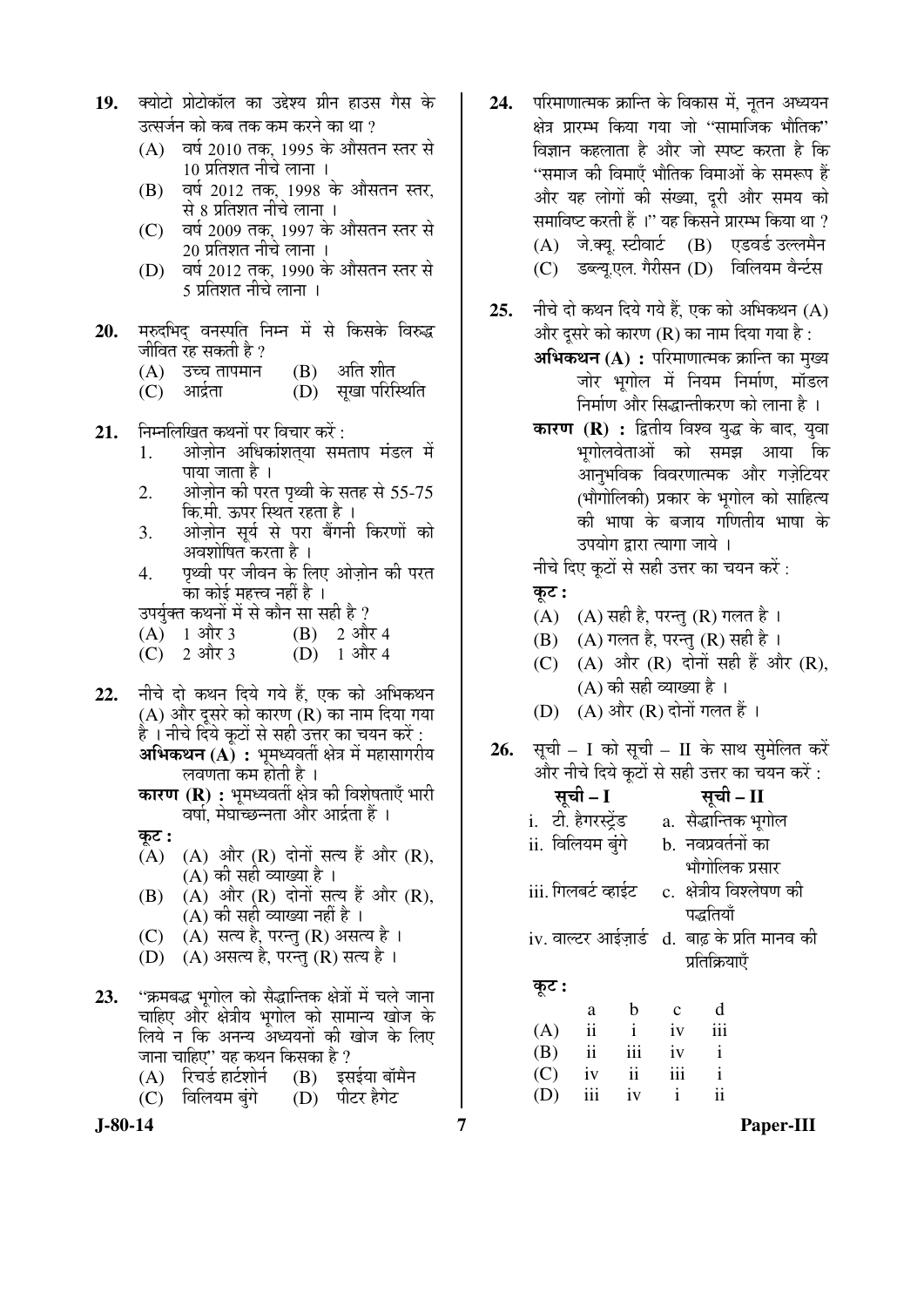**27.** Match List-I and List-II and select the correct answer using the codes given below :

|               | List - I   |                    |               | List - II          |
|---------------|------------|--------------------|---------------|--------------------|
| i.            |            | Otto Schluter      |               | a. Political       |
|               |            |                    |               | geography          |
| ii. Von       |            |                    |               | b. Das Ausland     |
|               | Richthofen |                    |               |                    |
|               |            | iii. Oscar Peschel |               | c. Major work on   |
|               |            |                    |               | China              |
| iv. Friedrich |            |                    |               | d. Visible content |
|               | Ratzel     |                    |               | of the landscape   |
| Codes :       |            |                    |               |                    |
|               | a          | h                  | $\mathbf c$   | d                  |
| (A)           | 1V         | $\mathbf{i}$       | ij            | iii                |
| (B)           | iv         | iii                | $\mathbf{ii}$ | Ť                  |
| (C)           | iii        | iv                 | i             | 11                 |
|               | ij         | i                  | 1V            |                    |
|               |            |                    |               |                    |

- **28.** Which one of the following statements is not true about Humanism in Geography.
	- (A) Humanism does not treat humans as machines.
	- (B) Humanistic geography gives importance to human awareness, human consciousness and human creativity.
	- (C) Humanists accept the reduction of space and place to geometrical concepts of surface.
	- (D) Humanism developed as criticism against positivism and quantitative revolution.
- **29.** Match List-I with List-II and select the correct answer using the codes given below :

|        | List– I               |                 | List – H     |                                    |             |
|--------|-----------------------|-----------------|--------------|------------------------------------|-------------|
|        |                       | (Philosophical) |              |                                    | (Advocates) |
|        |                       | approaches)     |              |                                    |             |
|        | <i>i</i> . Idealistic |                 |              | a. Relph                           |             |
|        |                       |                 |              | ii. Phenomenological b. Harris and |             |
|        |                       |                 |              |                                    | Guelke      |
|        | iii. Radical          |                 |              | c. Smith                           |             |
|        | iv. Welfare           |                 |              | d. Bunge                           |             |
| Codes: |                       |                 |              |                                    |             |
|        | a                     | h               | с            |                                    |             |
| (A)    | 1V                    | ii              | $\mathbf{i}$ | iii                                |             |
| (B)    | ii                    | $\mathbf{i}$    | iv           | iii                                |             |
| (C)    | iii                   | 1V              | ii           | $\mathbf{i}$                       |             |
|        | ii                    | iii             | i            | iv                                 |             |
|        |                       |                 |              |                                    |             |

Paper-III 8 **8** J-80-14

- **30.** Who among the following was a strong supporter of Ritter's teleological ideas ?
	- (A) Guyot (B) Peschel<br>(C) Gerland (D) Ratzel  $(C)$  Gerland
- **31.** A process of population deconcentration away from large urban settlements to non-metropolitan areas is termed as :
	- (A) Urban dispersal
	- (B) Urban sprawl<br>(C) Counter-urban
	- (C) Counter-urbanization<br>(D) Sub-urbanization
	- Sub-urbanization
- **32.** In the acceleration stage of urbanisation the urban population constitutes :
	- (A) More than 70% of the total population of the state
	- (B)  $25\%$  to 70%
	- (C) 10% to 25%
	- (D) Less than 10%
- **33.** The concept of primate city was advanced by
	- (A) Jefferson (B) Zift
	- (C) Mumford (D) Sjoberg
- **34.** Given below are two statements, one laballed as Assertion (A) and the other labelled as Reason (R). Select your answer from the codes given below :

 **Assertion (A) :** Losch's model is less restrictive than Christoller's.

- **Reason (R) :** Losch treated each function as having a separate range, threshold and hexagonal hinterland.
- **Codes :**
- (A) Both (A) and (R) are true and  $(R)$ is the correct explanations of (A).
- (B) Both (A) and (R) are true but  $(R)$  is not the correct explanation of (A).
- (C) (A) is true but  $(R)$  is false.
- (D) (A) is false but  $(R)$  is true.
- **35.** Which of the following conditions is characterised by the second stage of Demographic Transition ?
	- (A) Low birth rate, High death rate
	- (B) High birth rate, High death rate
	- (C) High birth rate, declining death rate
	- (D) Low birth rate, Low death rate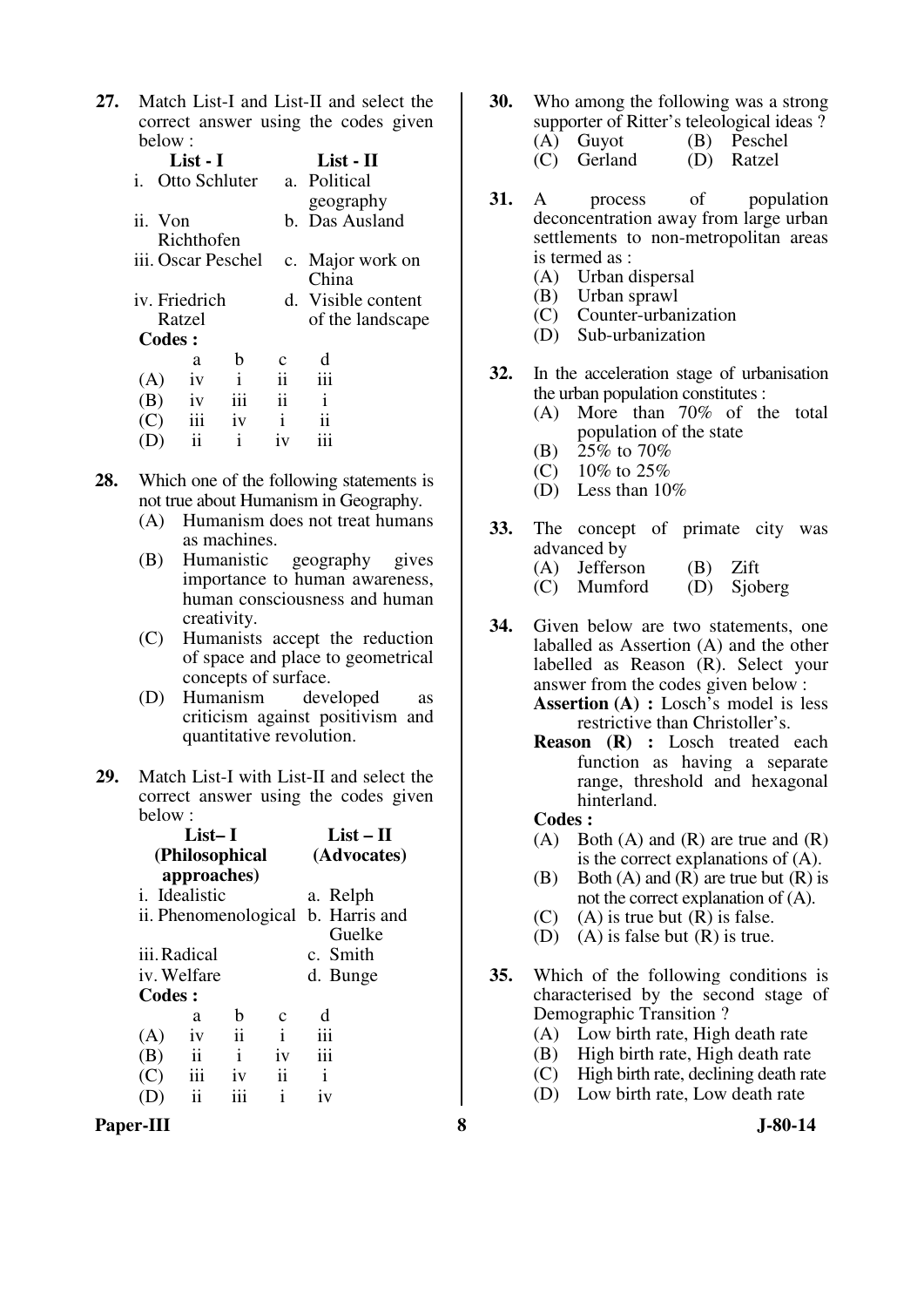27. सूची – I को सूची – II के साथ सुमेलित करें और नीचे दिये कटों से सही उत्तर का चयन करें :

| सूची – I            | सूची – II             |
|---------------------|-----------------------|
| i. ओटो श्लूटर       | a. पोलिटिकल           |
|                     | जिऑग्राफी             |
| ii.  वॉन रिकथोफन    | b. दास ऑसलैण्ड        |
| iii. ओस्कार पैशल    | c.  चीन का अध्ययन     |
| iv. फ्रेडरिक रैटज़ल | d. भूदृश्य के दृश्यगत |
|                     | विषय-वस्तु            |
| कूट :               |                       |
|                     |                       |

|     | a   | b   | C  | d             |
|-----|-----|-----|----|---------------|
| (A) | iv  |     | ii | iii           |
| (B) | iv  | iii | ii |               |
| (C) | iii | iv  | i  | $\mathbf{ii}$ |
| (D) | 11  |     | iv | iii           |

- भूगोल में मानववाद के बारे में कौन सा कथन सत्य 28. नहीं हैं  $\overline{?}$ 
	- $(A)$  मानववाद मानव को मशीन के रूप में नहीं लेता है ।
	- (B) मानववादी भूगोल मानवीय जागरूकता, मानव चेतना और मानव सृजनात्मकता को महत्त्व देता है ।
	- $(C)$  मानववादी, की ज्यामितीय सतह अवधारणाओं के स्थान पर ''स्पेस'' एवं ''प्लेस'' के न्यूनीकरण को स्वीकार करते हैं ।
	- (D) मानववाद, प्रत्यक्षवाद तथा परिमाणात्मक क्रान्ति के विरुद्ध आलोचना के रूप में विकसित हुआ ।
- 29. सूची I को सूची II के साथ सुमेलित करें और नीचे दिये कुटों से सही उत्तर का चयन करें :

|            | सूची - I                      | सूची – II               |                |              |  |
|------------|-------------------------------|-------------------------|----------------|--------------|--|
|            |                               | (दार्शनिक उपागम)        |                | (समर्थक)     |  |
|            | i. आदर्शवादी                  |                         |                | a. राल्फ     |  |
|            |                               | ii. घटना क्रिया विज्ञान |                | b. हेरिस एवं |  |
|            | सम्बन्धी                      |                         |                | गुलके        |  |
|            | iii. अत्यान्तिक               |                         |                | c. स्मिथ     |  |
| iv. कल्याण |                               |                         |                | d. बुंगे     |  |
| कूट :      |                               |                         |                |              |  |
|            | a                             | $\mathbf b$             | c              | d            |  |
| (A)        | iv                            | ii                      | $\mathbf{i}$   | iii          |  |
| (B)        | $\underset{\cdot}{\text{ii}}$ | $\mathbf{i}$            | iv             | iii          |  |
| (C)        | iii                           | iv                      | $\ddot{\rm n}$ | $\mathbf{i}$ |  |
| (D)        | ii                            | iii                     | i              | iv           |  |
| - 1        |                               |                         |                |              |  |

 $\boldsymbol{9}$ 

निम्नलिखित में से कौन ''टीलियोलोजिकल'' 30. (उद्देश्यवादी) विचारों के दृढ़ समर्थक है ? (A) ग्यूयोट  $(B)$  पैशल (C) गरलैंड (D) रैटजल बड़े नगर अधिवासों से दूर जनसंख्या विकेन्द्रीकरण **31.** की प्रक्रिया का गैर महानगरीय क्षेत्रों में होना क्या कहलाता है ?  $(A)$  नगरीय छितराव  $\overline{(\mathbf{B})}$  नगरीय अवस्थित फैलाव  $(C)$  प्रति-नगरीयकरण (D) उपनगरीयकरण नगरीकरण की त्वरित अवस्था में. नगरीय जनसंख्या 32. में संघटित होता है  $(A)$  राज्य की कुल जनसंख्या का 70% से ज्यादा 25% से 70% (B) (C)  $10\%$  से 25%  $(D)$  $10\%$  से कम प्रमुख नगर की अवधारणा किसने प्रतिपादित की है ? 33.  $(A)$  जेफरसन  $(B)$  ज़िफ (C) ममफोर्ड (D) स्जोबर्ग नीचे दो कथन दिये गये हैं, एक को अभिकथन 34. (A) और दूसरे को कारण (R) का नाम दिया गया है । नीचे दिये कूटों से सही उत्तर का चयन करें : **अभिकथन (A) :** क्रिस्टॉलर के मॉडल की अपेक्षा लॉश का मॉडल कम प्रतिबंधात्मक है । **कारण (R) :** लॉश प्रत्येक कार्य का पृथक परास, पृथक सीमा और पृथक षट्कोणीय भीतरी प्रदेश मानता है । कुट : (A) (A) और (R) दोनों सत्य हैं, और (R),  $(A)$  की सही व्याख्या है। (A) और (R) दोनों सत्य हैं, परन्तु (R), (B) (A) की सही व्याख्या नहीं है ।  $(C)$ (A) सत्य है, परन्तु (R) असत्य है । (D) (A) असत्य है, परन्तु (R) सत्य है। निम्नलिखित में से कौन सी अवस्था जनांकिकीय  $35.$ संक्रमण (या परिवर्तन) की दुसरी अवस्था को चरित्रांकित करती है ? (A) निम्न जन्म दर, उच्च मृत्यु दर (B) उच्च जन्म दर, उच्च मृत्यु दर (C) उच्च जन्म दर, हासमान मृत्यु दर (D) निम्न जन्म दर, निम्न मृत्य दर

 $J-80-14$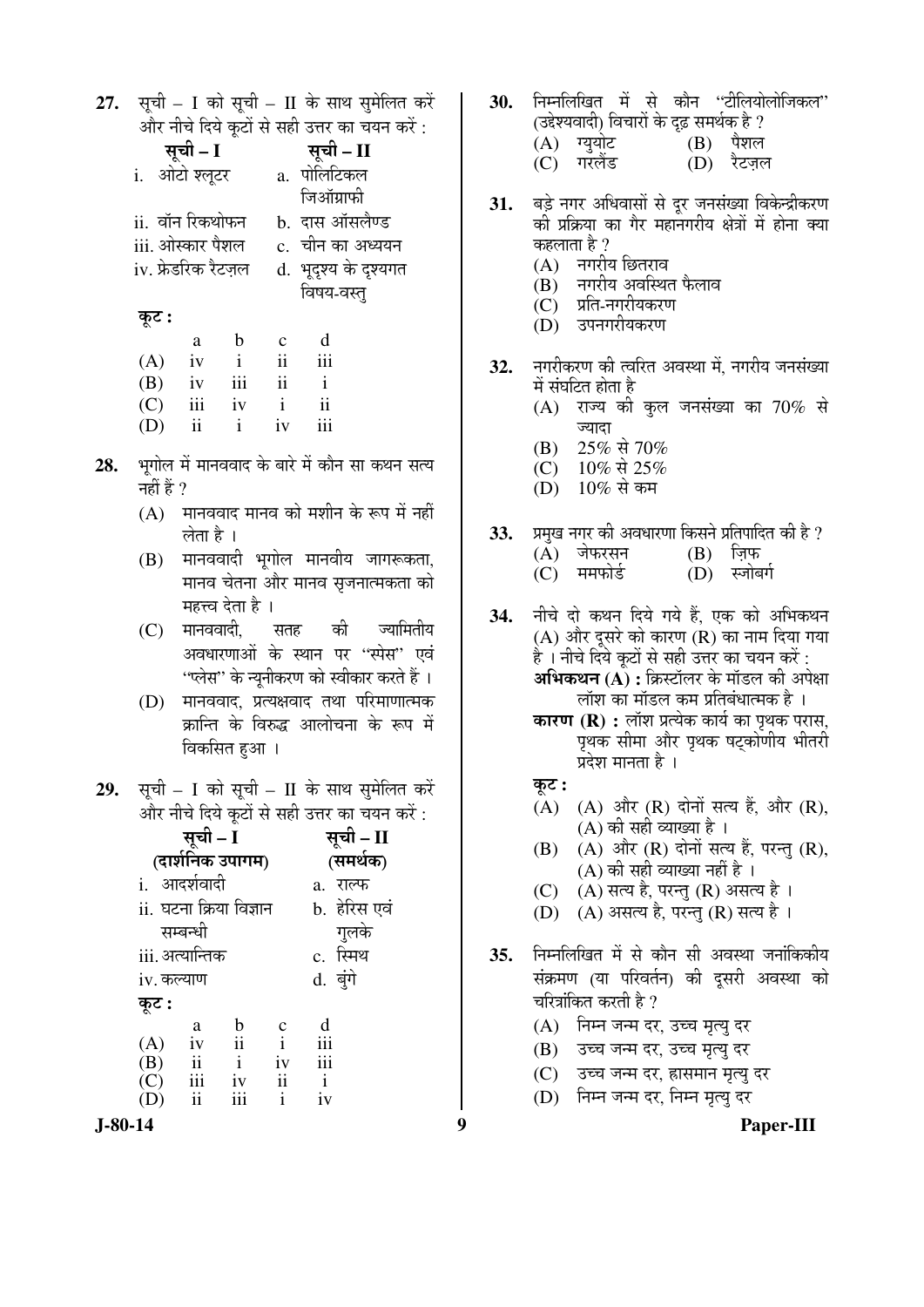| 36. |         | Match following List-I and List-II and                                           |                |                         |             |      |
|-----|---------|----------------------------------------------------------------------------------|----------------|-------------------------|-------------|------|
|     |         | select the correct answer from the                                               |                |                         |             |      |
|     |         | codes given below:                                                               |                |                         |             |      |
|     |         | $List-I$                                                                         |                |                         | $List - II$ |      |
|     |         | (Books)                                                                          |                |                         | (Authors)   |      |
|     | a. The  | Nature of i. D. Harvey                                                           |                |                         |             |      |
|     |         | Geography                                                                        |                |                         |             |      |
|     |         | b. The Urban Question ii. P. Haggett<br>c. Social Justice and the iii. R. Hart - |                |                         |             |      |
|     | City    |                                                                                  |                |                         | shorne      |      |
|     |         | d. Locational Analysis in iv. M. Castells                                        |                |                         |             |      |
|     |         | Human Geography.                                                                 |                |                         |             |      |
|     | Codes : |                                                                                  |                |                         |             |      |
|     |         | b<br>a                                                                           | c              | d                       |             |      |
|     | (A)     | $\mathbf{i}$<br>iv                                                               | $\ddot{\rm n}$ | 111                     |             |      |
|     |         | $(B)$ iii iv                                                                     | $\mathbf{i}$   | $\overline{\mathbf{u}}$ |             |      |
|     |         | $\overline{\mathbf{1}}$<br>$(C)$ i                                               | iii            | iv                      |             |      |
|     |         | iii<br>$(D)$ ii                                                                  | iv             | $\mathbf{i}$            |             |      |
| 37. |         | 'Chain migration' is based on :                                                  |                |                         |             |      |
|     |         |                                                                                  |                |                         |             |      |
|     |         | (A) Job opportunities<br>(B) Kinship                                             |                |                         |             |      |
|     |         | (C) Proximity to place of earlier                                                |                |                         |             |      |
|     |         | Residence                                                                        |                |                         |             |      |
|     | (D)     | Combination of $(A)$ and $(C)$                                                   |                |                         |             |      |
| 38. |         | Which one of the following pairs is not                                          |                |                         |             |      |
|     |         | correctly matched?                                                               |                |                         |             |      |
|     |         | <b>Scholar</b>                                                                   |                |                         | Concept     |      |
|     |         | $(A)$ E.W.                                                                       |                | $-$ Concept             |             | of   |
|     |         | Burgess                                                                          |                | megalopolis             |             |      |
|     |         | $(B)$ W. J. Reily                                                                |                | - Law of retail         |             |      |
|     |         |                                                                                  |                | gravitation             |             |      |
|     |         | (C) G. K. Ziff                                                                   |                | - Rank-size rule        |             |      |
|     |         | (D) Patrick                                                                      |                | $-$ Concept             |             | οf   |
|     |         | Geddes                                                                           |                | conurbation             |             |      |
| 39. |         | Consider the following statements and                                            |                |                         |             |      |
|     |         | select the correct answer from the                                               |                |                         |             |      |
|     |         | given codes :                                                                    |                |                         |             |      |
|     | (1)     | Most of the fishing grounds                                                      |                |                         |             |      |
|     |         | in<br>occur                                                                      |                | areas where             |             | the  |
|     |         | continental shelf is wide.                                                       |                |                         |             |      |
|     | (2)     | Fishing activity is well developed                                               |                |                         |             |      |
|     |         | in warm tropical waters.                                                         |                |                         |             |      |
|     | (3)     | Mixing of warm and cold currents                                                 |                |                         |             |      |
|     | (4)     | brings plant nutrients for fish.<br>Inland                                       | fisheries      |                         | are         |      |
|     |         |                                                                                  |                |                         |             | more |

significant than other types in India.

#### **Codes :**

- (A) 1 and 2 are correct.<br>(B) 1 and 3 are correct.
- 1 and 3 are correct.
- (C) 2, 3 and 4 are correct.
- (D) 1, 2 and 3 are correct.

#### Paper-III **10** J-80-14

- **40.** Given below are two statements, one laballed as Assertion (A) and the other labelled as Reason (R) :
	- **Assertion (A) :** There are regional disparities in the spatial organisation of economy.
	- **Reason (R) :** Interactions among inherent factors in economic activities affect the texture of spatial organisations.

In the context of the above two statements, which one of the following is correct ?

- (A) Both (A) and (R) are true and  $(R)$ is the correct explanation of (A).
- (B) Both  $(A)$  and  $(R)$  are true, but (R) is not the correct explanation fo  $(A)$ .
- $(C)$  (A) is true, but  $(R)$  is false.
- (D) (A) is false, but (R) is true.
- **41.** Which one of the following crop practices refers to crop rotation ?
	- (A) Cultivating more than one crop in the same field in different seasons.
	- (B) Cultivating the same crop in the same field in different seasons.
	- (C) Cultivating many crops in the same field in one season.
	- (D) Cultivating one crop in one season followed by a different crop in the next season in the same field.
- **42.** When the raw material used in an industry is gross and ubiquitous, the location of the firm will be :
	- (A) Near the source of raw material
	- (B) Anywhere between the source of raw material market
	- (C) Near the market
	- (D) Near the capital city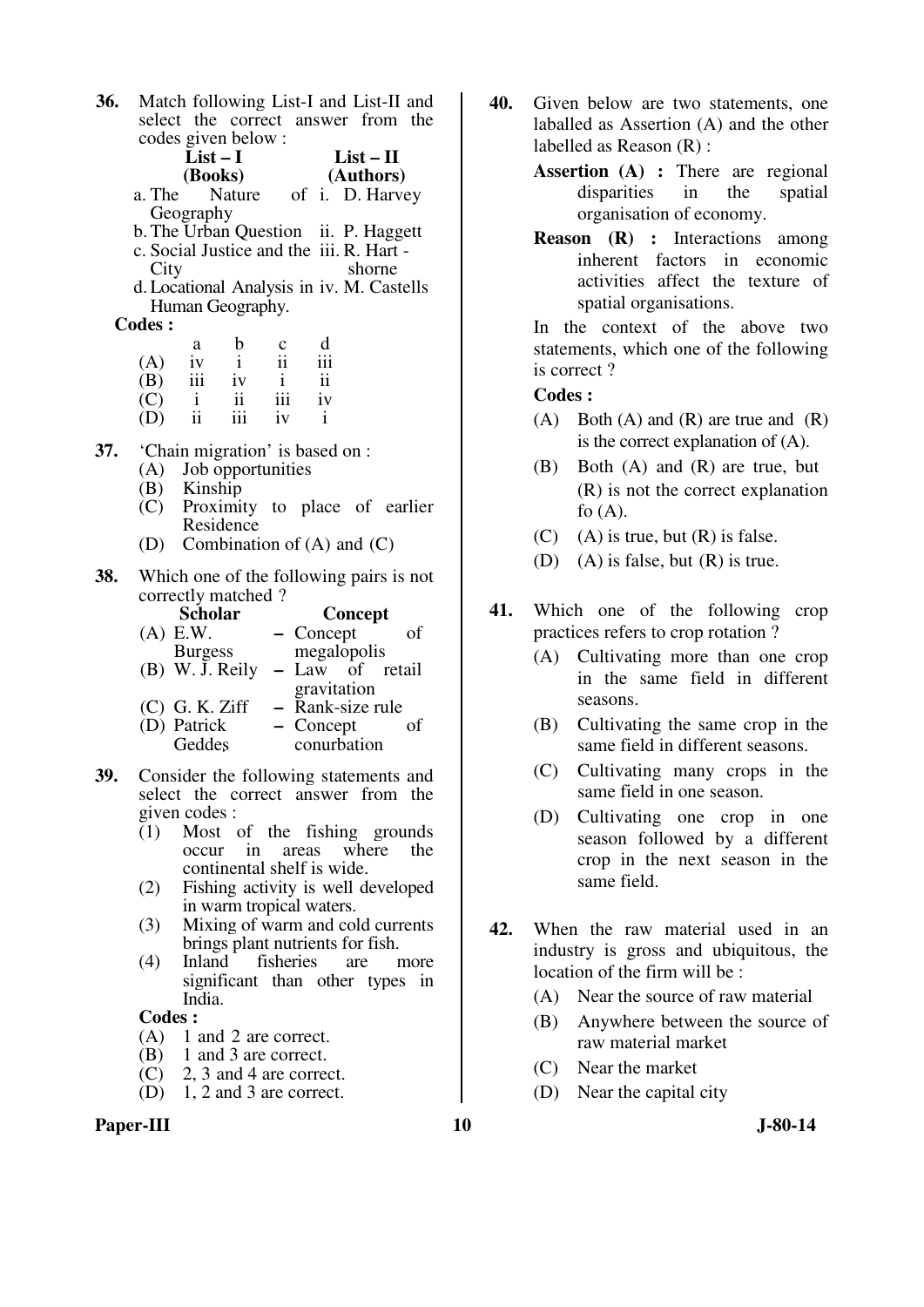**36.** सूची - I को सूची - II के साथ सुमेलित करें और नीचे दिये कटों से सही उत्तर का चयन करें : सची – I सची – II (पुस्तकें) (लेखक) a. दि नेचर ऑफ जिओग्राफी <u>i. डी. हार्वे</u> b. दि अरबन क्वेश्चन ii. पी. हैगेट c. सोशल जस्टिस एण्ड दी सिटी iii. आर. हार्टशोर्न d. लोकेशनल एनालिसिस इन iv.एम. कैस्टेलस ह्यूमेन जिओग्राफी कुट :  $\mathbf b$ d  $\mathbf{c}$ a  $\mathbf{ii}$ iii  $(A)$  $iv$  $\mathbf{i}$  $(B)$ iii  $iv$  $\mathbf{i}$  $\mathbf{ii}$ iii  $(C)$  $\mathbf{i}$  $\mathbf{ii}$  $iv$  $(D)$  $\mathbf{ii}$  $\mathbf{iii}$  $iv$  $\mathbf{i}$ 'शृंखला प्रवसन' (चेन माइग्रेशन) किस पर 37. आधारित है ?  $(A)$ काम के अवसर नातेदारी (B) पूर्वकालिक आवासीय स्थान से समीपता  $(C)$ (D) (A) और (C) दोनों निम्नलिखित युग्मों में से कौन सा सही सुमेलित नहीं 38. हे ? विद्वान अवधारणा (A) ई. डब्ल्यू. बर्जेस – मेगालोपॅलिस की अवधारणा (B) डब्ल्यू.जे. रेली - रिटेल गुरुत्वाकर्षण का नियम  $(C)$  जी के जिफ – कोटि-आकार नियम – सन्नगर की अवधारणा (D) पैट्रिक गिडीज़ निम्नलिखित कथनों पर विचार कीजिए और 39. निम्नलिखित कुटों से सही उत्तर का चयन कीजिए : अधिकोंश मत्स्यन क्षेत्र ऐसे क्षेत्रों में बनते हैं, 1. जहाँ महाद्वीपीय शेल्फ चौडा होता है । मत्स्य क्रियाकलाप गरम उष्णकटिबंधीय 2. समद्रीजल में काफी विकसित है। 3. गरम और ठंडी धाराओं के मिलने के कारण मछलियों के लिए पादप पोषण मिलता है। भारत में अन्तर्देशी मत्स्य-उद्योग अन्य  $\overline{4}$ . प्रकारों से अधिक महत्त्वपूर्ण है । कूट :  $(A)$  1 और 2 सही हैं। (B) 1 और 3 सही हैं। (C) 2, 3 और 4 सही हैं । 1, 2 और 3 सही हैं । (D)

 $J-80-14$ 

40. नीचे दो कथन दिए गए हैं, जिनमें से एक अभिकथन  $(A)$  और दुसरा कारण  $(R)$  है:

> अभिकथन (A) : अर्थव्यवस्था के स्थानिक संगठन में क्षेत्रीय असंगतियाँ होती हैं ।

> कारण (R) : आर्थिक क्रियाकलापों में अंतर्जात कारकों के बीच अंत:क्रियाएँ स्थानिक संगठनों के गठन को प्रभावित करती हैं ।

> उपर्युक्त दो कथनों के संदर्भ में निम्नलिखित में से कौन सा सही है ?

## कूट :

- (A) (A) और (R) दोनों सत्य हैं और (R),  $(A)$  की सही व्याख्या है।
- (B) (A) और (R) दोनों सत्य हैं, परन्तु (R),  $(A)$  की सही व्याख्या नहीं है।
- (C) (A) सत्य है. परन्त (R) असत्य है।
- (D) (A) असत्य है, परन्तु (R) सत्य है।
- निम्नलिखित में से कौन सी फसल प्रथा फसल 41. चक्रानुसरण (या हेरफेर) का संकेत करती है ?
	- (A) एक ही खेत में भिन्न ऋतुओं में एक से ज्यादा फसल की खेती करना ।
	- (B) एक ही खेत में भिन्न ऋतुओं में एक ही फसल लेना।
	- (C) एक ही खेत में एक ही ऋतु में बहुत सी फसलें लेना ।
	- (D) एक ही खेत में एक ऋतु में एक फसल लेना और अगली ऋतु में भिन्न फसल की खेती करना ।
- जब उद्योग में उपयोग किया जाने वाला कच्चा माल 42. स्थलकाय और सर्वव्यापक होता है, तो फर्म की अवस्थिति क्या होगी ?
	- (A) कच्चे माल के स्रोत के समीप
	- (B) कच्चे माल के स्रोत और बाज़ार के बीच कहीं भी ।
	- $(C)$  बाज़ार के समीप

11

(D) राजधानी नगर के समीप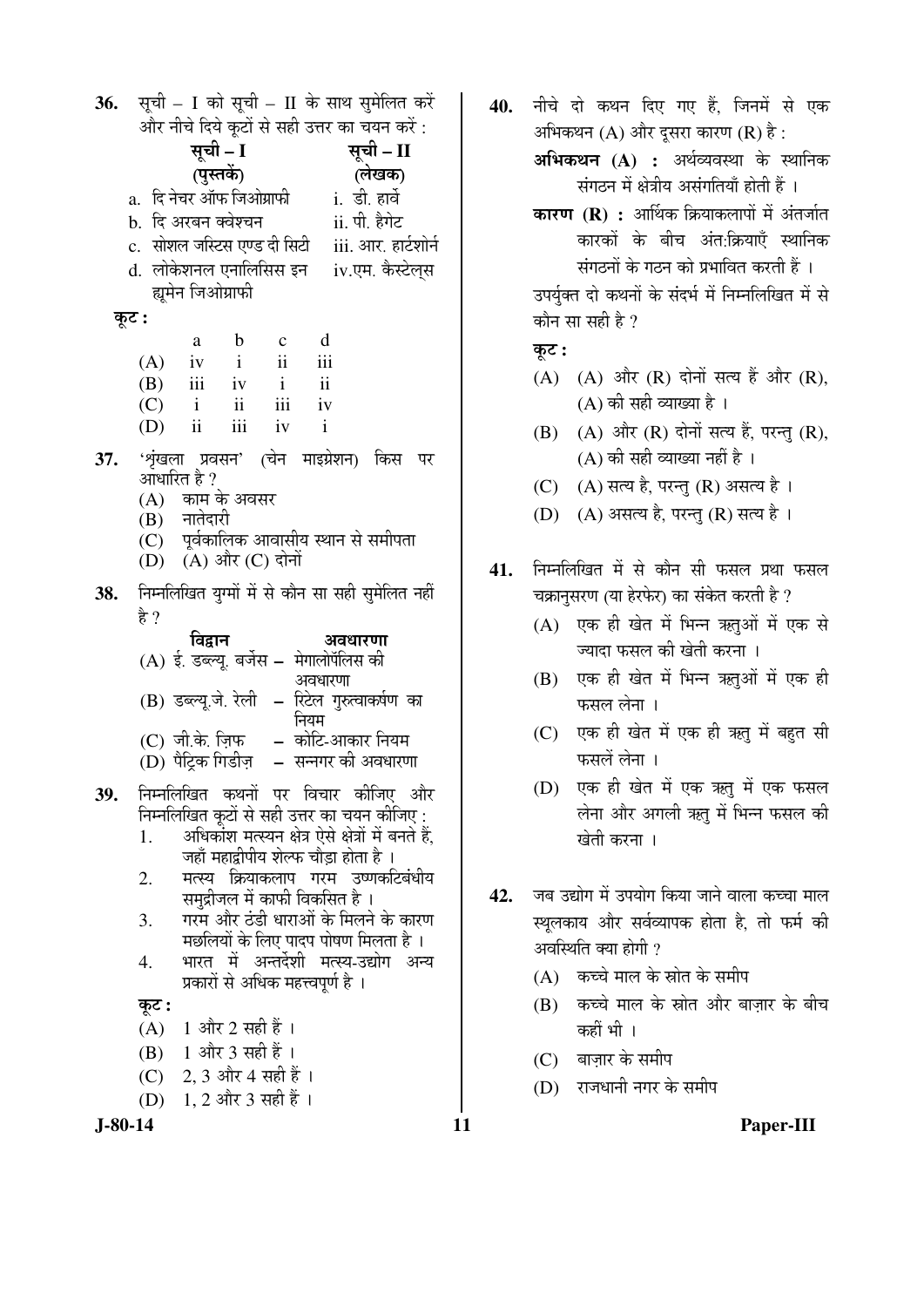- **43.** In Great Britain a little pulp is produced, but paper making is important, while in Sweden pulp manufacture is far more important than paper making because
	- (A) Great Britain is technologically<br>advanced as compared to advanced as compared to Sweden.
	- (B) Pulp making is raw material oriented, paper making is more market oriented.
	- (C) Sweden is a poor country.
	- (D) Great Britain has plenty of forest resources for paper making.
- **44.** Match List I with List II and select the correct answer from the codes given below :

|            | List $-1$<br>(Location) |   |                | List – H<br>(Industry) |  |  |
|------------|-------------------------|---|----------------|------------------------|--|--|
| a. Detroit |                         |   |                | 1. Iron and Steel      |  |  |
|            | b. Yokohama             |   |                | 2. Synthetic<br>rubber |  |  |
| c. Akron   |                         |   |                | 3. Ship building       |  |  |
| d. Glasgow |                         |   | 4. Automobile  |                        |  |  |
| Codes:     |                         |   |                |                        |  |  |
|            | a                       | b | c              | d                      |  |  |
| (A)        | 2                       | 1 | 3              | 4                      |  |  |
| (B)        | 4                       | 3 | $\overline{2}$ | 1                      |  |  |
| (C)        | 3                       | 2 | 1              | 4                      |  |  |
|            | 1                       | 2 | 3              |                        |  |  |

- **45.** Break-of-bulk point is a place :
	- (A) Where large sized and bulky goods are crushed into.
	- (B) Where goods are transferred from one mode of transport to another.
	- (C) Where packaging of the bulky goods is carried out at large scale.
	- (D) The place meant for the transport of bulky products.

**46.** Consider the following road network diagram of an area :



Select the correct connectivity matrix for the above network.

| (A) |             | $\mathbf a$      | b                | $\mathbf c$    | d                | e                |  |
|-----|-------------|------------------|------------------|----------------|------------------|------------------|--|
|     | $\rm{a}$    | $\boldsymbol{0}$ | 1                | $\overline{2}$ | 1                | $\mathbf{1}$     |  |
|     | b           | 1                | $\boldsymbol{0}$ | $\mathbf{1}$   | $\overline{c}$   | $\overline{c}$   |  |
|     | $\mathbf c$ | $\mathbf{1}$     | 1                | $\overline{0}$ | 1                | $\mathbf{1}$     |  |
|     | $\rm d$     | $\overline{0}$   | 1                | $\overline{0}$ | $\mathbf{1}$     | $\mathbf{1}$     |  |
|     | e           | 1                | 1                | $\overline{0}$ | $\mathbf{1}$     | $\mathbf{1}$     |  |
|     |             |                  |                  |                |                  |                  |  |
| (B) |             | a                | b                | $\mathbf c$    | d                | e                |  |
|     | $\rm{a}$    | $\boldsymbol{0}$ | $\mathbf{1}$     | $\mathbf{1}$   | $\mathbf{1}$     | $\boldsymbol{0}$ |  |
|     | b           | $\mathbf{1}$     | $\boldsymbol{0}$ | $\mathbf{1}$   | $\boldsymbol{0}$ | $\overline{0}$   |  |
|     | $\mathbf c$ | 1                | 1                | $\overline{0}$ | 1                | 1                |  |
|     | $\mathbf d$ | $\mathbf{1}$     | $\overline{0}$   | $\mathbf{1}$   | $\overline{0}$   | $\overline{0}$   |  |
|     | e           | $\boldsymbol{0}$ | $\boldsymbol{0}$ | $\mathbf{1}$   | $\boldsymbol{0}$ | $\boldsymbol{0}$ |  |
|     |             |                  |                  |                |                  |                  |  |
| (C) |             | a                | b                | $\mathbf c$    | d                | e                |  |
|     | a           | $\overline{0}$   | $\mathbf{1}$     | 3              | $\overline{c}$   | $\overline{c}$   |  |
|     |             |                  |                  |                |                  |                  |  |

| لرر |             | a | b | $\mathbf{C}$ | d | e |
|-----|-------------|---|---|--------------|---|---|
|     | a           | 0 |   | 3            | 2 | 2 |
|     | b           | 2 | 3 |              | 3 | 0 |
|     | $\mathbf c$ | 0 |   | 0            |   |   |
|     | d           | 0 | 0 | 0            |   |   |
|     | e           | 2 | 3 |              |   | 0 |

| (D) |             | a | b | $\mathbf c$ | d | e              |
|-----|-------------|---|---|-------------|---|----------------|
|     | a           | 0 |   | 3           |   | $\overline{0}$ |
|     | b           | 2 | 4 |             | 4 | $\overline{0}$ |
|     | $\mathbf c$ | 2 | 3 |             | 0 | $\overline{2}$ |
|     | d           |   | 2 | 0           |   |                |
|     | e           |   |   | 0           |   |                |

- **47.** Which one of the following theories emphasizes the policy oriented concepts such as propulsive firms, leading industries and agglomeration ?
	- (A) Central Place Theory
	- (B) Theory of Industrial location
	- (C) Growth pole theory
	- (D) Theory of spatial organization

Paper-III **12** J-80-14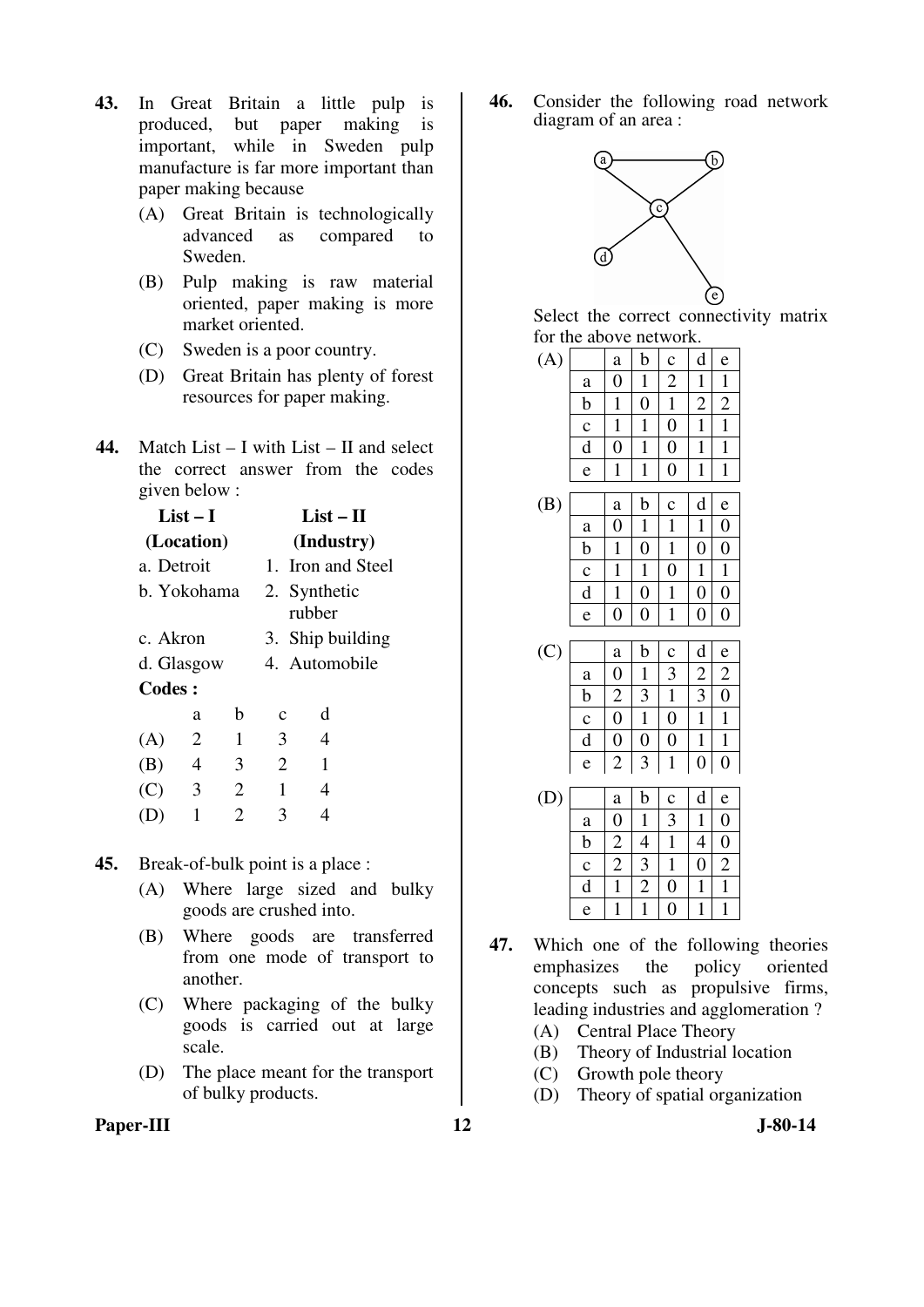- 43. प्रेट ब्रिटेन में, बहुत कम लुगदी उत्पादित की जाती है, परन्तु कागज निर्माण महत्त्वपूर्ण है, जबकि स्वीडन में लुगदी विनिर्माण कागज निर्माण की तुलना में बहुत ज्यादा महत्त्वपूर्ण होता है क्योंकि
	- $(A)$  ग्रेट ब्रिटेन स्वीडन की तलना में प्रौद्योगिकीय रूप से उन्नत है ।
	- $(B)$  लगदी निर्माण कच्चा माल उन्मखी है. कागज निर्माण ज्यादा बाज़ार उन्मुखी होता है ।
	- (C) स्वीडन गरीब देश है।
	- $(D)$  ग्रेट ब्रिटेन में कागज निर्माण के लिये प्रचुर `मात्रा में वन संसाधन हैं ।
- 44. सूची I को सूची II के साथ सुमेलित करें और नीचे दिये कूटों से सही उत्तर का चयन करें :

सूची – I (अवस्थिति) सूची – II (उद्योग) a. ×›ü™ÒüÖòµÖ™ü 1. »ÖÖêÆü ‹¾ÖÓ ‡Ã¯ÖÖŸÖ b. योकोहामा 2. संश्लिष्ट रबर c. अकरोन 3. जहाज निर्माण d. ग्लासगो 4. ऑटोमोबाइल Ûæú™ü **:**  a b c d (A) 2 1 3 4 (B) 4 3 2 1 (C) 3 2 1 4 (D) 1 2 3 4

45. आयतन-भंग बिन्दु वो स्थान है जहाँ :

- $(A)$  बड़े आकार की और भारी या स्थूल वस्तुएँ पीसी जाती हैं ।
- (B) वस्तुएँ परिवहन के एक तरीके से दूसरे को हस्तांतरित की जाती हैं ।
- (C) भारी या स्थूल वस्तुओं की पैकेजिंग बड़े पैमाने पर की जाती है ।
- (D) स्थान भारी या स्थुल उत्पादों के परिवहन के लिये हैं ।
- **J-80-14 13 Paper-III**

46. क्षेत्र का निम्नलिखित सडक नेटवर्क आरेख पर विचार करें $\cdot$ 



उपर्युक्त नेटवर्क के लिये सही सम्बन्धता मैट्रिक्स का चयन करें :

| (A) |             | a              | b                | $\mathbf c$      | d              | e              |  |
|-----|-------------|----------------|------------------|------------------|----------------|----------------|--|
|     | a           | $\overline{0}$ | 1                | $\overline{c}$   | 1              | $\mathbf{1}$   |  |
|     | $\mathbf b$ | 1              | $\boldsymbol{0}$ | $\mathbf 1$      | $\overline{c}$ | $\overline{c}$ |  |
|     | $\mathbf c$ | 1              | 1                | $\boldsymbol{0}$ | $\mathbf{1}$   | $\mathbf{1}$   |  |
|     | d           | $\overline{0}$ | $\mathbf{1}$     | $\overline{0}$   | 1              | $\mathbf{1}$   |  |
|     | e           | $\mathbf{1}$   | $\mathbf{1}$     | $\boldsymbol{0}$ | $\mathbf{1}$   | $\mathbf{1}$   |  |
|     |             |                |                  |                  |                |                |  |
| (B) |             | a              | b                | $\mathbf c$      | d              | e              |  |
|     | a           | $\overline{0}$ | 1                | 1                | 1              | $\overline{0}$ |  |
|     | $\mathbf b$ | $\mathbf{1}$   | $\boldsymbol{0}$ | $\mathbf{1}$     | $\overline{0}$ | $\overline{0}$ |  |
|     | $\mathbf c$ | 1              | $\mathbf{1}$     | $\overline{0}$   | 1              | 1              |  |
|     | d           | 1              | $\overline{0}$   | 1                | $\overline{0}$ | $\overline{0}$ |  |

| (C) |             | a | b | $\mathbf c$ | d | e |
|-----|-------------|---|---|-------------|---|---|
|     | a           | 0 |   |             | 2 | 2 |
|     | b           | 2 | 3 |             | 3 | O |
|     | $\mathbf c$ | 0 |   | 0           |   |   |
|     | d           | U | U | 0           |   |   |
|     | e           | 2 |   |             |   |   |

 $e | 0 | 0 | 1 | 0 | 0$ 

| (D) |             | a | b | $\mathbf c$ | d | e              |
|-----|-------------|---|---|-------------|---|----------------|
|     | a           |   |   | 3           |   | 0              |
|     | b           | 2 |   |             |   | C              |
|     | $\mathbf c$ | 2 | 3 |             | 0 | $\overline{2}$ |
|     | d           |   | 2 | 0           |   |                |
|     | e           |   |   | 0           |   |                |

- 47. निम्नलिखित में से कौन सा सिद्धान्त नीति उन्मुखी अवधारणाओं जैसे कि नोदक फर्में, अग्रग्रामी उद्योग ओर संचय पर बल देता है ?
	- (A) केन्द्रीय स्थान सिद्धान्त
	- (B) औद्योगिक अवस्थिति का सिद्धान्त
	- (C) विकास ध्रुव सिद्धान्त
	- (D) स्थानिक संगठन का सिद्धान्त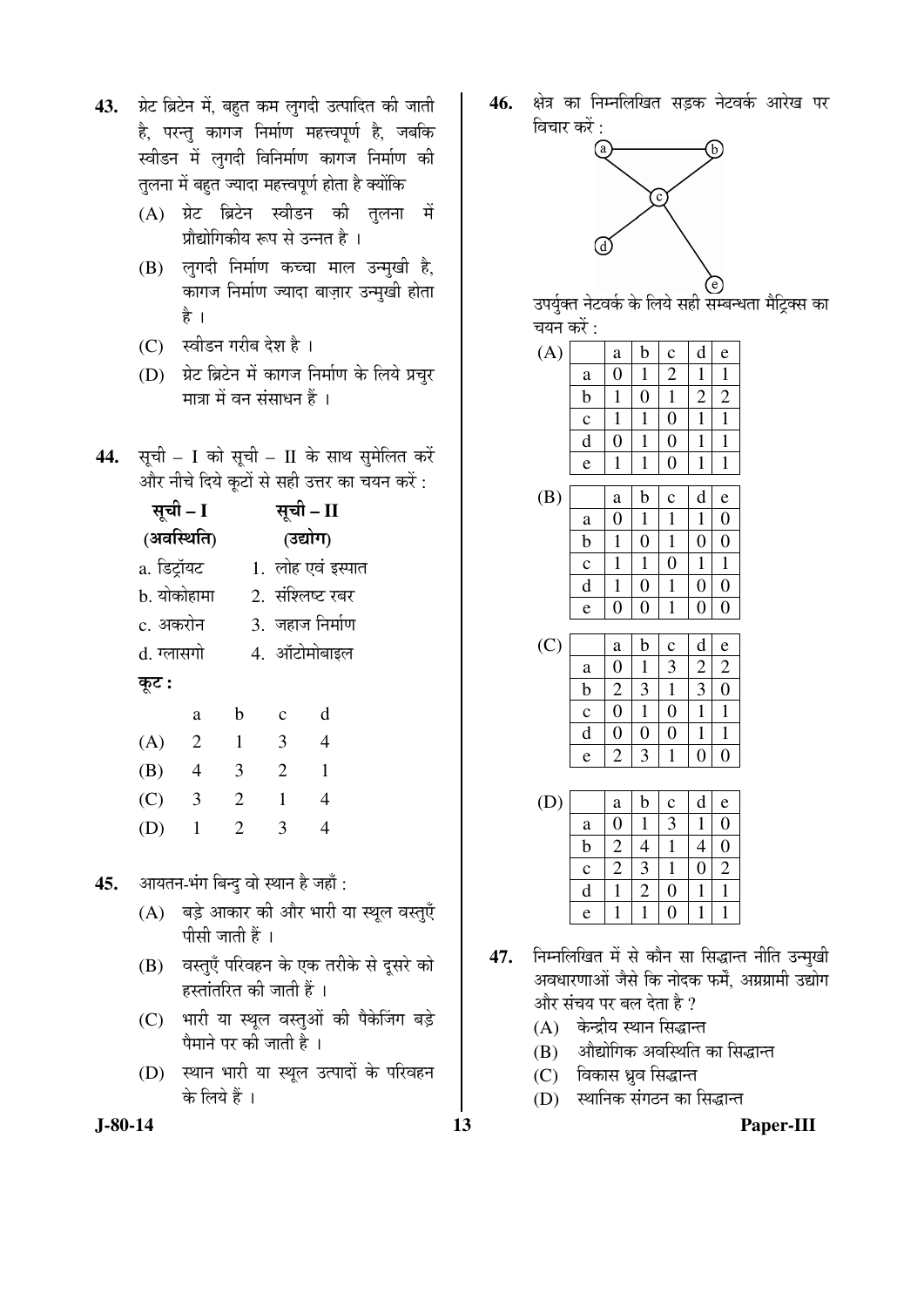- **48.** The techniques usually employed for actual delineation of functional regions are :
	- (A) Flow and gravitational analysis
	- (B) Simple correlation analysis
	- (C) Composite index method analysis
	- (D) Ranking coefficient method analysis
- **49.** The gravity principle in identification of nodal regions states that the interaction between two geographic points is directly related to :
	- (A) Their masses
	- (B) Their distance
	- (C) Their mode of transport
	- (D) Their size of settlements
- **50.** Match the following :

| $List-I$                                                | $List - II$                      | 53.                                                                  | Who among the following presented                                                                                                                                      |  |  |
|---------------------------------------------------------|----------------------------------|----------------------------------------------------------------------|------------------------------------------------------------------------------------------------------------------------------------------------------------------------|--|--|
| (Regional                                               | (Number of major                 | framework of economic regions<br>different orders following the sovi |                                                                                                                                                                        |  |  |
| <b>Planners</b> )                                       | planning regions                 |                                                                      | concept of economic regions an                                                                                                                                         |  |  |
|                                                         | identified for India)            |                                                                      | production specialisation :                                                                                                                                            |  |  |
| V. Nath<br>i.                                           | 13<br>a.                         |                                                                      | (A) P. Sen Gupta<br>V. Nath<br>(B)                                                                                                                                     |  |  |
| ii. Bhat and Rao                                        | 19<br>$\mathbf{b}$ .             |                                                                      | S.P. Chatterjee<br>(C)                                                                                                                                                 |  |  |
| iii. Sen Gupta &                                        | 11<br>c.                         |                                                                      | Bhat and Prakasa Rao<br>(D)                                                                                                                                            |  |  |
| Sdasyuk<br>iv. C.S. Chandra<br>sekhara<br><b>Codes:</b> | 15<br>d.                         | 54.                                                                  | Which one of the following state<br>experienced the lowest growth rate<br>literates during 2001-2011?<br>(A) Tamil Nadu<br>(B) Nagaland<br>Kerala<br>(D)<br>Goa<br>(C) |  |  |
| $\mathbf b$<br>a                                        | d<br>$\mathbf{C}$                | 55.                                                                  | Which one of the following places                                                                                                                                      |  |  |
| iii<br>(A)<br>iv                                        | $\ddot{\rm{11}}$<br>$\mathbf{i}$ |                                                                      | India does not get the vertical rays<br>the Sun?                                                                                                                       |  |  |
| ii<br>(B)<br>iv                                         | iii<br>$\mathbf{i}$              |                                                                      | (A)<br>Srinagar $(J & K)$                                                                                                                                              |  |  |
| iii<br>iv<br>(C)                                        | $\ddot{\rm n}$<br>$\mathbf{i}$   |                                                                      | Mumbai<br>(B)<br>Chennai<br>(C)                                                                                                                                        |  |  |
| $\rm ii$<br>iii<br>(D)                                  | $\mathbf{i}$<br>iv               |                                                                      | Thiruvananthapuram<br>(D)                                                                                                                                              |  |  |
| Paper-III                                               |                                  | 14                                                                   | $J-80-14$                                                                                                                                                              |  |  |

- **51.** Given below are two statements; one labelled as Assertion (A) and other labelled as Reason (R) :
	- **Assertion (A) :** A planning region should be large enough to contain a range of resources, conditions and attributes so as to serve a desired degree of economic viability.
	- **Reason** (R) : Its resource position should be such that a satisfactory level of product combination for consumption and for exchange would be feasible.

Select your answer from the codes given below :

- (A) Both (A) and (R) are true and (R) is the correct explanation.
- (B) Both  $(A)$  and  $(R)$  are true but  $(R)$ is not the correct explanation.
- (C) (A) is true but  $(R)$  is false.
- (D) (A) is false but  $(R)$  is true.
- **52.** Preparation of Sub-plans on regional basis was taken up in :
	- (A) Fourth plan (B) Fifth plan
	- (C) Sixth plan (D) Seventh plan
- **53.** Who among the following presented a framework of economic regions of different orders following the soviet concept of economic regions and production specialisation :
	- (A) P. Sen Gupta
	- (B) V. Nath
	- (C) S.P. Chatterjee
	- (D) Bhat and Prakasa Rao
- **54.** Which one of the following states experienced the lowest growth rate of literates during 2001-2011 ?
	- (A) Tamil Nadu (B) Nagaland  $(C)$  Kerala
- **55.** Which one of the following places in India does not get the vertical rays of
	- the Sun ?
	- (A) Srinagar  $(J & K)$
	- (B) Mumbai
	- (C) Chennai
	- (D) Thiruvananthapuram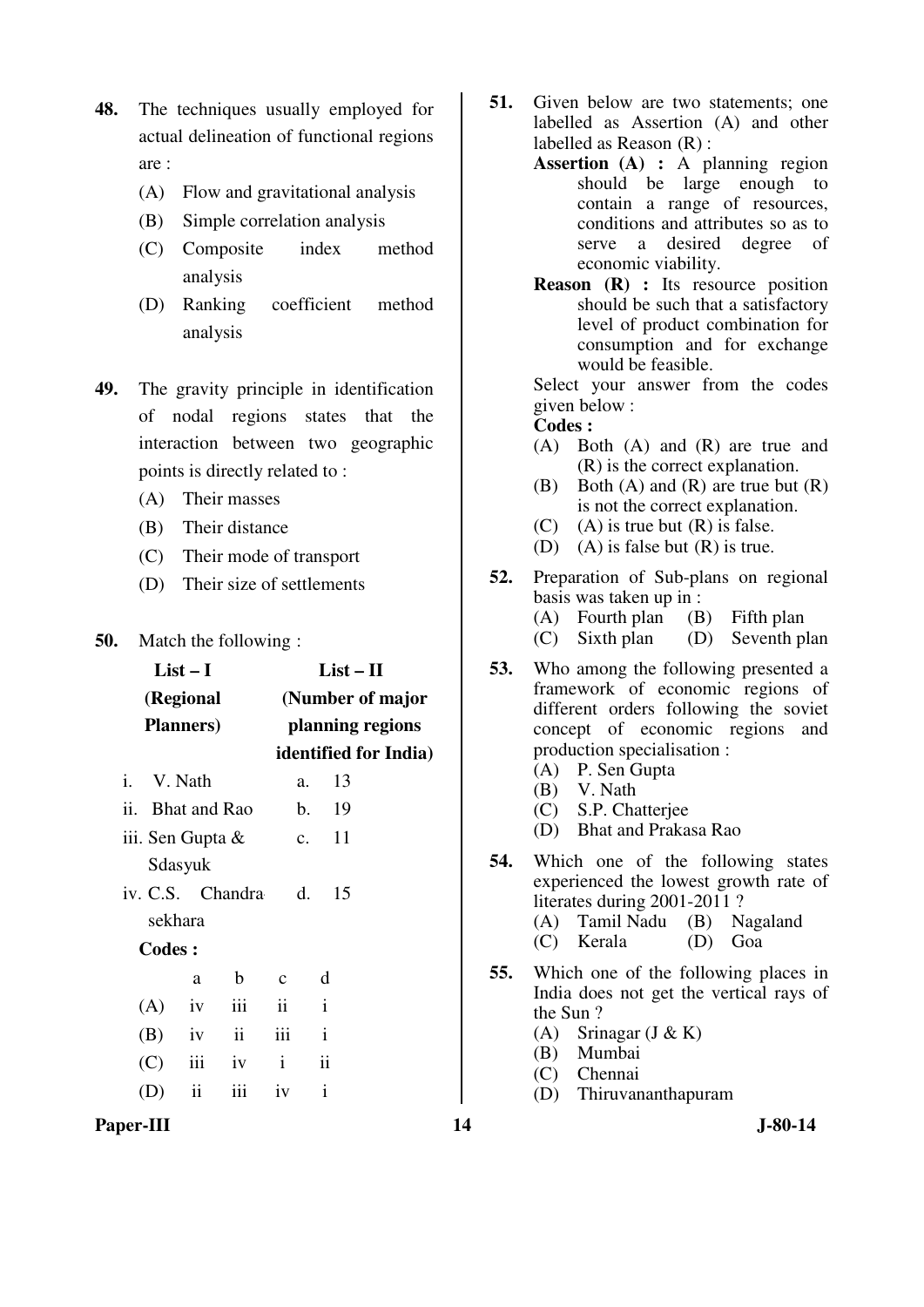- प्रकार्यात्मक क्षेत्रों के वास्तविक चित्रण के लिये कौन 48. सी तकनीकों को सामान्यतया नियोजित किया जाता है ?
	- (A) प्रवाह तथा गुरुत्वाकर्षण विश्लेषण
	- (B) सरल सहसम्बन्ध विश्लेषण
	- (C) मिश्रित सूचकांक पद्धति विश्लेषण
	- (D) श्रेणीकरण गुणांक पद्धति विश्लेषण
- नाभिक प्रदेशों की पहचान करने में गुरुत्व सिद्धांत 49. बताता है कि दो भौगोलिक बिन्दुओं के बीच अंत क्रिया सीधी सम्बन्धित है:
	- (A) उनकी जनता से
	- (B) उनकी दूरी से
	- (C) उनके परिवहन के तरीके से
	- (D) उनके अधिवास के आकार से
- निम्नलिखित को समेलित करें : 50.

|            |                          | सूची – II                    |                                             |                              |
|------------|--------------------------|------------------------------|---------------------------------------------|------------------------------|
|            |                          | (भारत के                     |                                             |                              |
|            |                          |                              |                                             | लिये पहचाने                  |
|            |                          | मुख्य                        |                                             |                              |
|            |                          |                              |                                             | नियोजन क्षेत्रों             |
|            |                          |                              |                                             | की संख्या)                   |
| i. वी.नाथ  |                          | a. 13                        |                                             |                              |
|            |                          | b. 19                        |                                             |                              |
|            |                          | c. 11                        |                                             |                              |
|            |                          |                              |                                             | d. 15                        |
|            |                          |                              |                                             |                              |
| a          | $\mathbf b$              | $\mathbf{C}$                 | d                                           |                              |
| iv         | iii                      | ii                           | $\mathbf{i}$                                |                              |
| $(B)$ iv   | $\overline{\mathbf{ii}}$ | iii                          | $\mathbf{i}$                                |                              |
| iii<br>(C) | iv                       | $\mathbf{i}$                 | ii                                          |                              |
| ii         | iii                      | iv                           | $\mathbf{i}$                                |                              |
|            |                          | सूची – I<br>ii. भट्ट एवं राव | (क्षेत्रीय नियोजक)<br>iv. सी.एस. चन्द्रशेखर | iii.सेन गुप्ता एवं स्दास्युक |

- 51. नीचे दो कथन दिए गए हैं. एक को अभिकथन (A) और दुसरे को कारण (R) का नाम दिया गया है :
	- अभिकथन (A) : नियोजन क्षेत्र इतना बड़ा होना चाहिए कि उसमें संसाधनों की विविधता. दशाएं और विशेषताएँ हों जिससे कि वो वांछित कोटि की आर्थिक व्यवहार्यता के लिये कार्य कर सके ।
	- कारण (R) : उसकी संसाधन स्थिति ऐसी हो कि उपभोग के लिये तथा विनिमय के लिए संतोषजनक स्तर का उत्पाद संयोजन साध्यक्षम हो ।

नीचे दिये कूटों से सही उत्तर का चयन करें :

### कूट:

- $(A)$   $(A)$  और  $(R)$  दोनों सत्य हैं और  $(R)$ ,  $(A)$  की सही व्याख्या है।
- (B) (A) और (R) दोनों सत्य हैं. परन्त (R), (A) की सही व्याख्या नहीं है ।
- (C) (A) सत्य है, परन्तु (R) असत्य है।
- (D) (A) असत्य है, परन्तु (R) सत्य है।
- क्षेत्रीय आधार पर उपयोजना तैयार करने का कार्य 52. किसमें लिया गया था ? (B) पाँचवीं योजना  $(A)$  चौथी योजना (D) सातवीं योजना  $(C)$  छठी योजना निम्नलिखित में से किसने आर्थिक क्षेत्रों की सोवियट 53.
- अवधारणा और उत्पादन विशिष्टीकरण के अनुवर्ती भिन्न व्यवस्थाओं के आर्थिक क्षेत्रों की रूपरेखा प्रस्तुत की ?
	- (A) पी. सेनगुप्ता (B) वी. नाथ
	- (C) एस.पी. चैटर्जी (D) भट्ट एवं प्रकाशा राव
- 54. निम्नलिखित में से किस राज्य में 2001-2011 के दौरान साक्षरों की वृद्धि दर निम्नतम रही ?
	- $(A)$  तमिलनाडु  $(B)$  नागालैंड
	- (C) केरल (D) गोआ
- भारत में निम्नलिखित में से कौन सा स्थान सूरज की 55. उर्ध्वाकार किरणों को नहीं पाता है ?
	- (A) श्रीनगर (जे.एण्ड.के.)(B) मुम्बई

15

 $(C)$  चैन्नई (D) तिरुवनंतपुरम

 $J-80-14$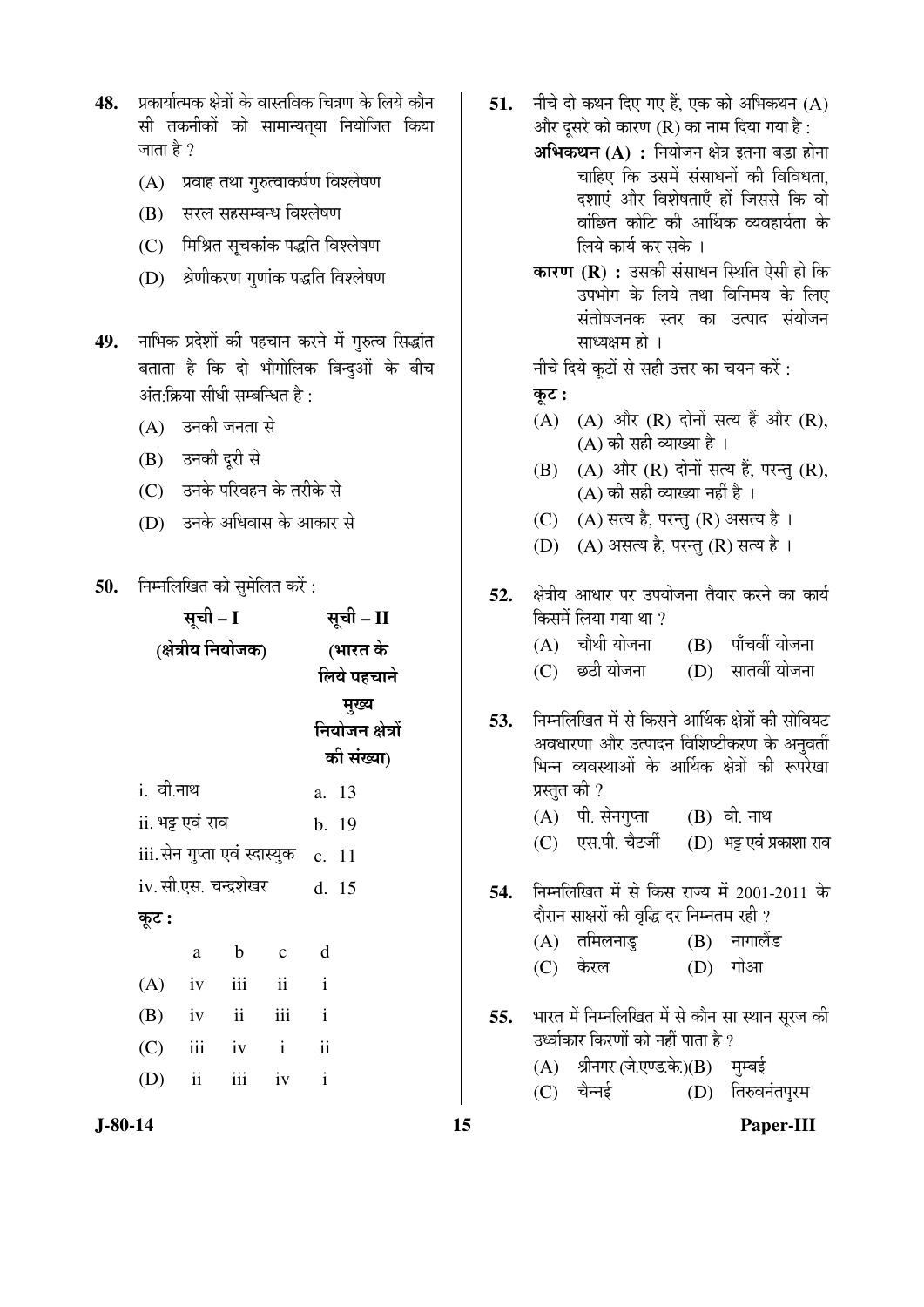|       |                          |  |  | <b>56.</b> Which one of the following atomic |
|-------|--------------------------|--|--|----------------------------------------------|
|       |                          |  |  | power stations is located in Tamil           |
| Nadu? |                          |  |  |                                              |
|       | (A) Tarapur (B) Kota     |  |  |                                              |
|       | (C) Kalpakkam (D) Narora |  |  |                                              |

- **57.** Which one of the following matches is not-correct ?
	- (A) Himadri Greater Himalya
	- (B) Shiwalik Outer Himalaya
	- $(C)$  Western Ghat Peninsular India
	- (D) Gondwanaland Lesser Himalaya
- **58.** Which one of the following major seaports of India does not have natural harbour ?
	- (A) Mumbai (B) Cochin
	- (C) Marmagao (D) Paradeep
- **59.** The member of agro-climatic regions in India as per Planning Commission is<br>(A) Twelve (B) Thirteen
	- (B) Thirteen<br>(D) Fifteen
	- $(C)$  Fourteen
- **60.** About three-fourth of manganese ore reserves of India are found in :
	- (A) Orissa, Madhya Pradesh, Maharastra, Goa
	- (B) Karnataka, Orissa, Madhya Pradesh, Maharastra
	- (C) Karnataka, Madhya Pradesh, Goa, Andhra Pradesh
	- (D) Madhya Pradesh, Maharastra, Andhra Pradesh, Jharkhand
- **61.** Match List I with List II and select the correct answer from the codes given below :

| $List-I$      |                |     |                         | $List-II$            |  |
|---------------|----------------|-----|-------------------------|----------------------|--|
|               | (Statistic)    |     |                         | (Analysis)           |  |
|               | a. Standard    |     |                         | <i>i</i> . Principal |  |
|               | Distance       |     |                         | Component            |  |
|               | b. Nearest     |     |                         | ii. Scatter diagram  |  |
|               | Neighbour      |     |                         |                      |  |
|               | c. Correlation |     | iii. Settlement pattern |                      |  |
|               | d. Eigen Value |     | iv. Centrographic       |                      |  |
|               |                |     |                         | measure              |  |
| <b>Codes:</b> |                |     |                         |                      |  |
|               | a              | b   | c                       | d                    |  |
| (A)           | iii            | iv  | $\mathbf{i}$            | ii                   |  |
| (B)           | iv             | iii | ii                      | $\mathbf{i}$         |  |
| (C)           | $\mathbf{i}$   | iv  | iii                     | ii                   |  |
| (D)           | ii             | iii | iv                      | i                    |  |

- **62.** Which of the following is a GIS operation ?
	- (A) Image displaying
	- (B) Contrast stretching
	- (C) Map over laying
	- (D) Map designing
- **63.** Which of the following diagrams is used to show proportion of different land uses in an area ?
	- (A) Pie (B) Wind rose
	- (C) Line (D) Flow-Chart
- **64.** Mean, median and mode coincide if the distribution of values is
	- (A) Negativety skewed
	- (B) Normal
	- (C) Positivety skewed
	- (D) Poisson
- **65.** The contour interval followed in SOI Toposheet with 1/50,000 scale is :
	- (A) 20 Metres (B) 50 Metres (C) 100 Metres (D) 150 Metres
- **66.** Match List I with List II and select a correct answer using the codes given below :

|               | $List-I$       |              |              | $List-II$            |     |  |  |
|---------------|----------------|--------------|--------------|----------------------|-----|--|--|
|               | (Instruments)  |              |              | (Functions)          |     |  |  |
|               | a. GPS base    |              |              | Distance             | and |  |  |
|               |                |              |              | area                 |     |  |  |
| b. Pantograph |                |              |              | ii. 3-D Vision       |     |  |  |
|               | c. Planimeter  |              |              | iii. Global location |     |  |  |
|               | d. Stereoscope |              |              | iv. Reduction $\&$   |     |  |  |
|               |                |              |              | enlargement          |     |  |  |
| Codes:        |                |              |              |                      |     |  |  |
|               | a              | h            | C            | d                    |     |  |  |
| (A)           | iii            | $\mathbf{i}$ | iv           | $\ddot{i}$           |     |  |  |
| (B)           | $\mathbf{ii}$  | iv           | iii          | $\mathbf{i}$         |     |  |  |
| (C)           | iii            | iv           | $\mathbf{i}$ | ii                   |     |  |  |
|               | i              | ii           | iii          | iv                   |     |  |  |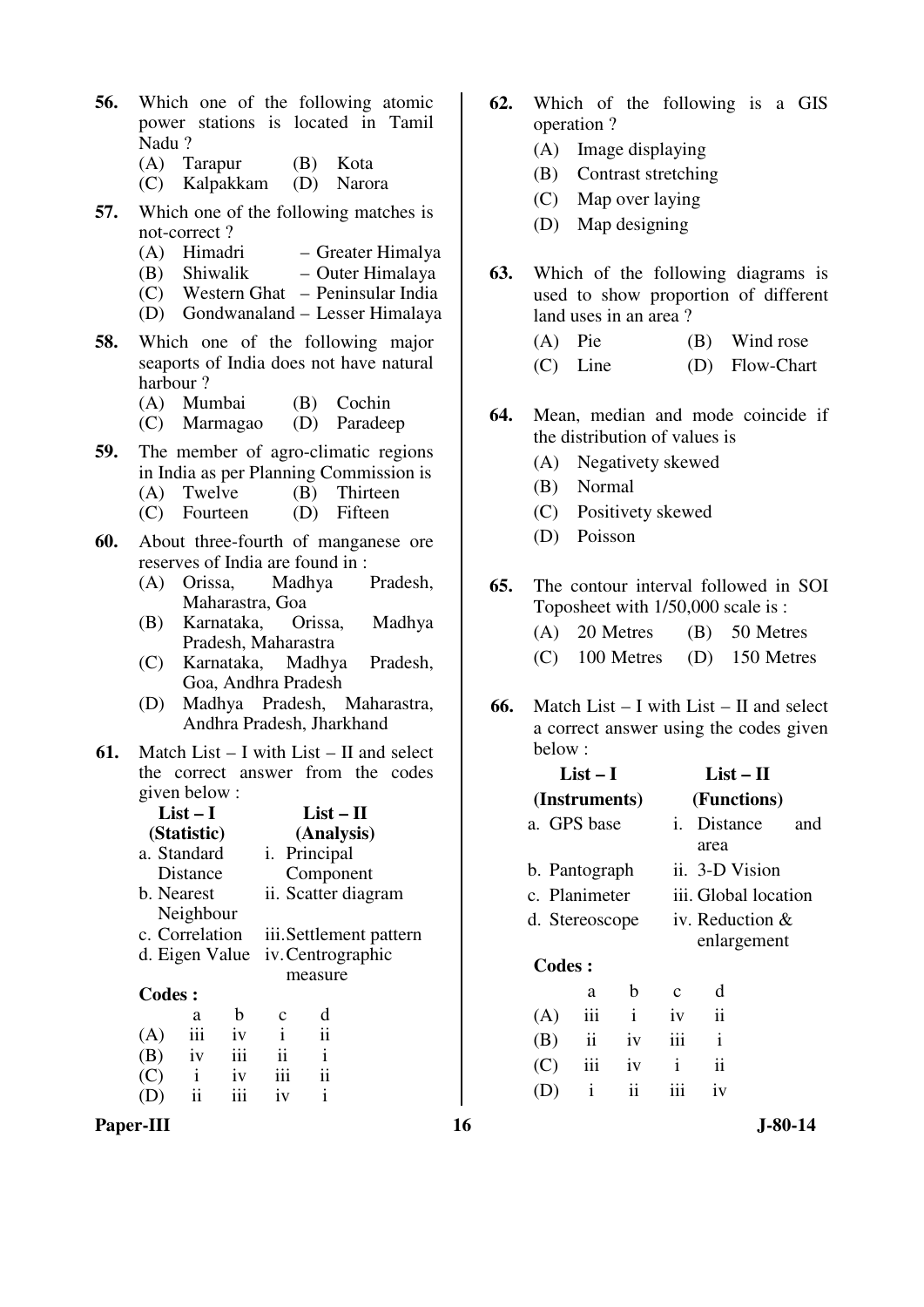| 56. निम्नलिखित में से कौन सा परमाणु ऊर्ज़ा (पावर) |
|---------------------------------------------------|
| संयंत्र तमिलनाडु में अवस्थित है ?                 |

- (A) तारापुर (B) कोटा
- (C) कालपक्कम (D) नरौरा
- **57.** निम्नलिखित में से कौन सा युग्म सही मेलित नहीं है ?
	- $(A)$  हिमाद्री वृहद्तर हिमालय
	- $(B)$  शिवालिक बाहरी हिमालय
	- $(C)$  पश्चिमी घाट प्रायद्वीपीय भारत
	- (D) गोंडवाना भूमि लघु हिमालय
- 58. भारत में निम्नलिखित में से कौन से बन्दरगाह का प्राकृतिक पोताश्रय नहीं है ?
	- (A) मुम्बई (B) कोचीन
	- (C) मर्मगाव (D) पारादीप
- 59. योजना आयोग के अनुसार, भारत में कृषि-जलवायु क्षेत्रों की संख्या है
	- $(A)$  बारह  $(B)$  तेरह
	- (C) चौदह (D) पन्द्रह
- **60.** भारत में मैंगनीज अयस्क का लगभग तीन चौथाई भाग कहाँ पाया जाता है ?
	- $(A)$  ओड़ीसा, मध्यप्रदेश, महाराष्ट्र, गोआ
	- (B) कर्नाटका, ओड़ीसा, मध्यप्रदेश, महाराष्ट्र
	- (C) कर्नाटका, मध्यप्रदेश, गोआ, आंध्रप्रदेश
	- (D) मध्यप्रदेश, महाराष्ट्र, आंध्रप्रदेश, झारखंड
- **61.** सूची I को सूची II के साथ सुमेलित करें और नीचे दिये कुटों से सही उत्तर का चयन करें :

|       | सूची – I                    |                  |              |                      | सूची - II |  |
|-------|-----------------------------|------------------|--------------|----------------------|-----------|--|
|       | (सांख्यिकी)                 |                  |              | (विश्लेषण)           |           |  |
|       | a. मानक दूरी                |                  | i.           | मुख्य संघटक          |           |  |
|       |                             | b. निकटतम पड़ोसी |              | ii. विकीर्ण आरेख     |           |  |
|       | c. सहसम्बन्ध                |                  |              | iii. अधिवास पैटर्न   |           |  |
|       | d. आइज़ेन मूल्य             |                  |              | iv. केन्द्रलेखीय माप |           |  |
| कूट : |                             |                  |              |                      |           |  |
|       | a                           | b                | C            | d                    |           |  |
| (A)   | iii                         | iv               | $\mathbf{i}$ | $\ddot{\mathbf{i}}$  |           |  |
| (B)   | iv                          | iii              | ii           | $\mathbf{i}$         |           |  |
| (C)   | $\mathbf{i}$                | iv               | iii          | ii                   |           |  |
| (D)   | $\ddot{\rm{1}}\dot{\rm{1}}$ | iii              | iv           | $\mathbf{i}$         |           |  |

- 62. निम्नलिखित में से कौन सा जी.आई.एस. ऑपरेशन हे ?
	- $(A)$  बिम्ब प्रदर्शन
	- $(B)$  अन्तर तनन
	- (C) मानचित्र ओवरलेइंग
	- (D) मानचित्र डिजाइन करना
- 63. किसी क्षेत्र में भिन्न भमि उपयोगों के अनपात दर्शाने के लिये कौन से आरेख का उपयोग किया जाता है ?
	- $(A)$  पाइ  $(B)$  विंड रोज़
	- (C) लाइन (D) फ्लो-चार्ट
- 64. यदि मानों का बंटन निम्नलिखित है तो माध्य, माध्यिका तथा बहलक अनुरूप (या सम्पाती) होते हैं :
	- (A) ऋणात्मक रूप से ढलवाँ
	- $(B)$  सामान्य
	- (C) धनात्मक रूप से ढलवाँ
	- $(D)$  पायसों
- **65.** SOI के स्थलाकृतिक मानचित्र में 1/50,000 पैमाने के साथ किस समोच्चरेखीय अंतराल का अनुपालन किया जाता है ?
	- $(A)$  20 मीटर  $(B)$  50 मीटर
	- $(C)$  100 मीटर (D) 150 मीटर
- **66.** सूची I को सूची II के साथ सुमेलित करें और नीचे दिये कटों से सही उत्तर का चयन करें :

|                  | सूची – I            |              |              |                                            | सूची – II             |
|------------------|---------------------|--------------|--------------|--------------------------------------------|-----------------------|
|                  | (उपकरण)             |              |              | (कार्य)                                    |                       |
| a. जी पी एस बेस  |                     |              |              | i. दूरी और क्षेत्र                         |                       |
|                  |                     |              |              | b. पैन्टोग्राफ (आलेखित्र)  ii. 3-डी विज़िन |                       |
| c. प्लेनीमीटर    |                     |              |              |                                            | iii. वैश्विक अवस्थिति |
| d. स्टीरियोस्कोप |                     |              |              |                                            | iv. घटाना और बढ़ाना   |
|                  | (त्रिविमचित्र)      |              |              |                                            |                       |
| कूट :            |                     |              |              |                                            |                       |
|                  | a                   | b            | $\mathbf{c}$ | d                                          |                       |
| (A)              | iii                 | $\mathbf{i}$ | iv           | $\overline{\mathbf{u}}$                    |                       |
| (B)              | $\ddot{\mathbf{i}}$ | iv           | iii          | $\mathbf{i}$                               |                       |
| (C)              | iii                 | iv           | $\mathbf{i}$ | ii                                         |                       |

(D) i ii iii iv

**J-80-14 17 Paper-III**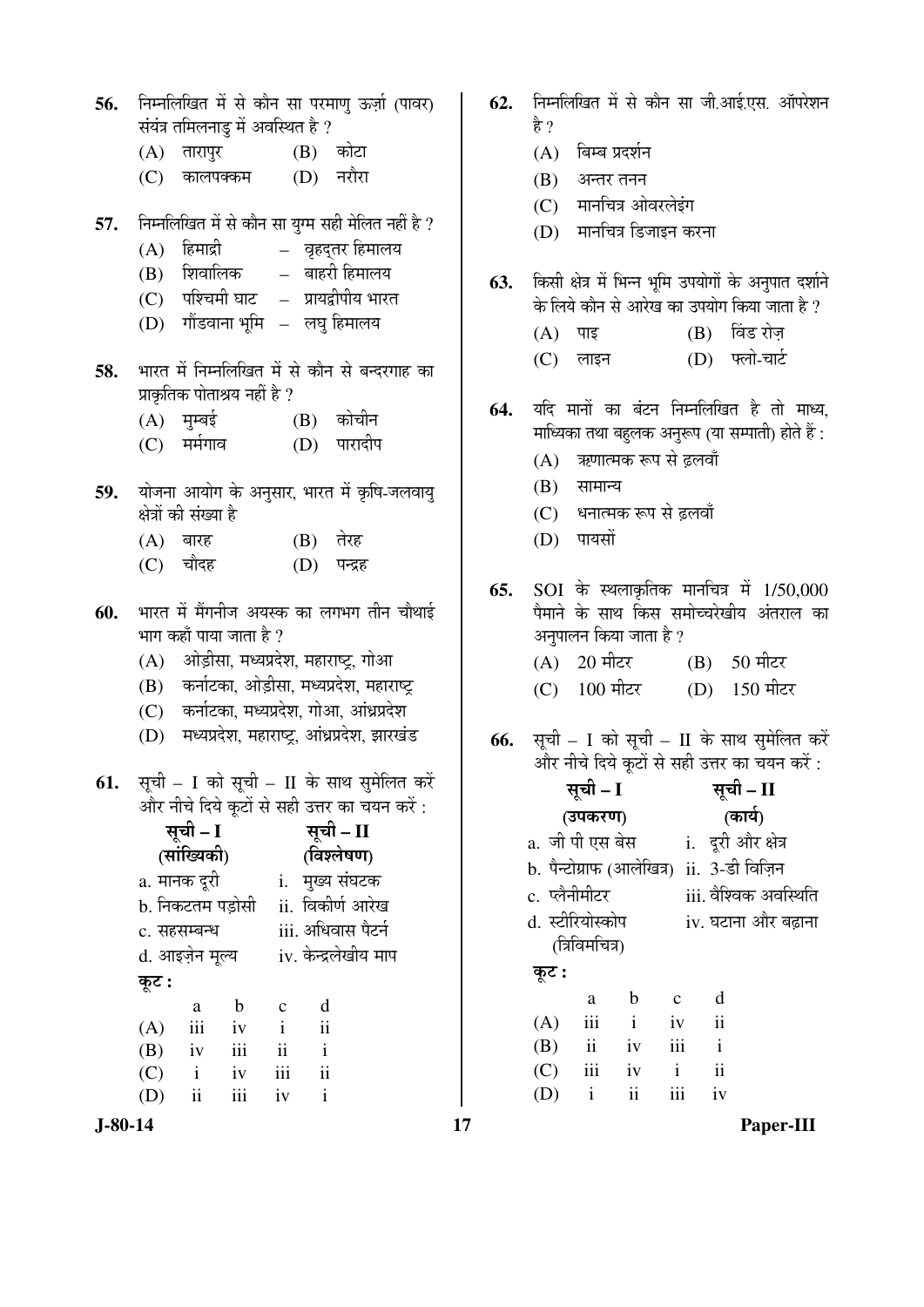- **67.** The most appropriate sampling Technique to represent the heterogenous population of a region is :
	- (A) Cluster
	- (B) Random stratified
	- (C) Systematic
	- (D) Purposive
- **68.** Which one of the following characteristic features of Indian characteristic features of Indian federalism does not have a geographical base ?
	- (A) Vast area size
	- (B) Physical and cultural diversities
	- (C) Regional inequalities in socioeconomic development
	- (D) Division of powers and functions between Union and states
- **69.** Which of the following countries is known as a Unique assemblage of human races in the world ?
	- (A) Union of South Africa
	- (B) U.S.A.
	- (C) Indonesia
	- (D) India
- **70.** 'Geostrategic model', dividing the world into ten regions, was propounded by :
	- (A) P. J. Taylor (B) John Short
	- (C) John Agnew (D) Saul Cohen
- **71.** Match items in List I with items in List – II and select the correct answer using the codes given below :

|                       | $List-I$       |                | $List-II$      |                  |  |  |
|-----------------------|----------------|----------------|----------------|------------------|--|--|
|                       | (Name of       |                | (Name of the   |                  |  |  |
| <b>Administrative</b> |                |                | country)       |                  |  |  |
|                       | Unit)          |                |                |                  |  |  |
| a. District           |                |                |                | 1. France        |  |  |
| b. Department         |                |                |                | 2. India         |  |  |
|                       | c. Country     |                |                | 3. Germany       |  |  |
| d. Kreise             |                |                |                | 4. Great Britain |  |  |
| <b>Codes:</b>         |                |                |                |                  |  |  |
|                       | a              | b              | с              | d                |  |  |
| (A)                   |                | $\overline{2}$ | 3 <sup>1</sup> | 4                |  |  |
| (B)                   | 4              | 2              | 3              |                  |  |  |
| $\mathcal{C}$         | $\overline{2}$ | 1              | 4              | 3                |  |  |
|                       | 3              | 2              |                |                  |  |  |

- **72.** For measuring the success of changes in electroral boundaries, we use the concept of :
	- (A) Representation
	- (B) Malapportionment
	- (C) Legitimate participation
	- (D) Non-legitimate participation
- **73.** Welfare approach in geographic studies emphasises spatial variation in–
	- (A) Socio-Economic development
	- (B) Public-private partnership in development
	- (C) Infrastructural development
	- (D) Quality of life
- **74.** The 'Cultural Turn' in geography has been responsible for :
	- (A) Bringing social and cultural geography closer to each other
	- (B) Social geography taking over cultural geography.
	- (C) Creating void between social and cultural geography.
	- (D) Reducing the significance of Social geography.
- **75.** Match List I with List II and select the correct answer from the codes given below :

| $List-I$                        |                     |               |              |                     | $List-II$           |
|---------------------------------|---------------------|---------------|--------------|---------------------|---------------------|
|                                 | (Industry)          |               |              |                     | (Location)          |
| a. Aluminium                    |                     |               |              | <i>i</i> . Mysore   |                     |
| b. Copper smelting ii. Renukoot |                     |               |              |                     |                     |
| c. Zink smelting                |                     |               |              |                     | iii. Vishakhapatnam |
| d. Silk                         |                     |               |              | iv. Khetri          |                     |
| <b>Codes:</b>                   |                     |               |              |                     |                     |
|                                 | a                   | b             | $\mathbf{c}$ | d                   |                     |
| (A)                             | $\ddot{\mathbf{i}}$ | iv            | iii          | i                   |                     |
| (B)                             | $\mathbf{i}$        | $\mathbf{ii}$ | iv           | iii                 |                     |
| (C)                             | iv                  | iii           | $\mathbf{i}$ | $\ddot{\mathbf{i}}$ |                     |
|                                 | iii                 | ii            | iv           | i                   |                     |
|                                 |                     |               |              |                     |                     |

Paper-III **18** J-80-14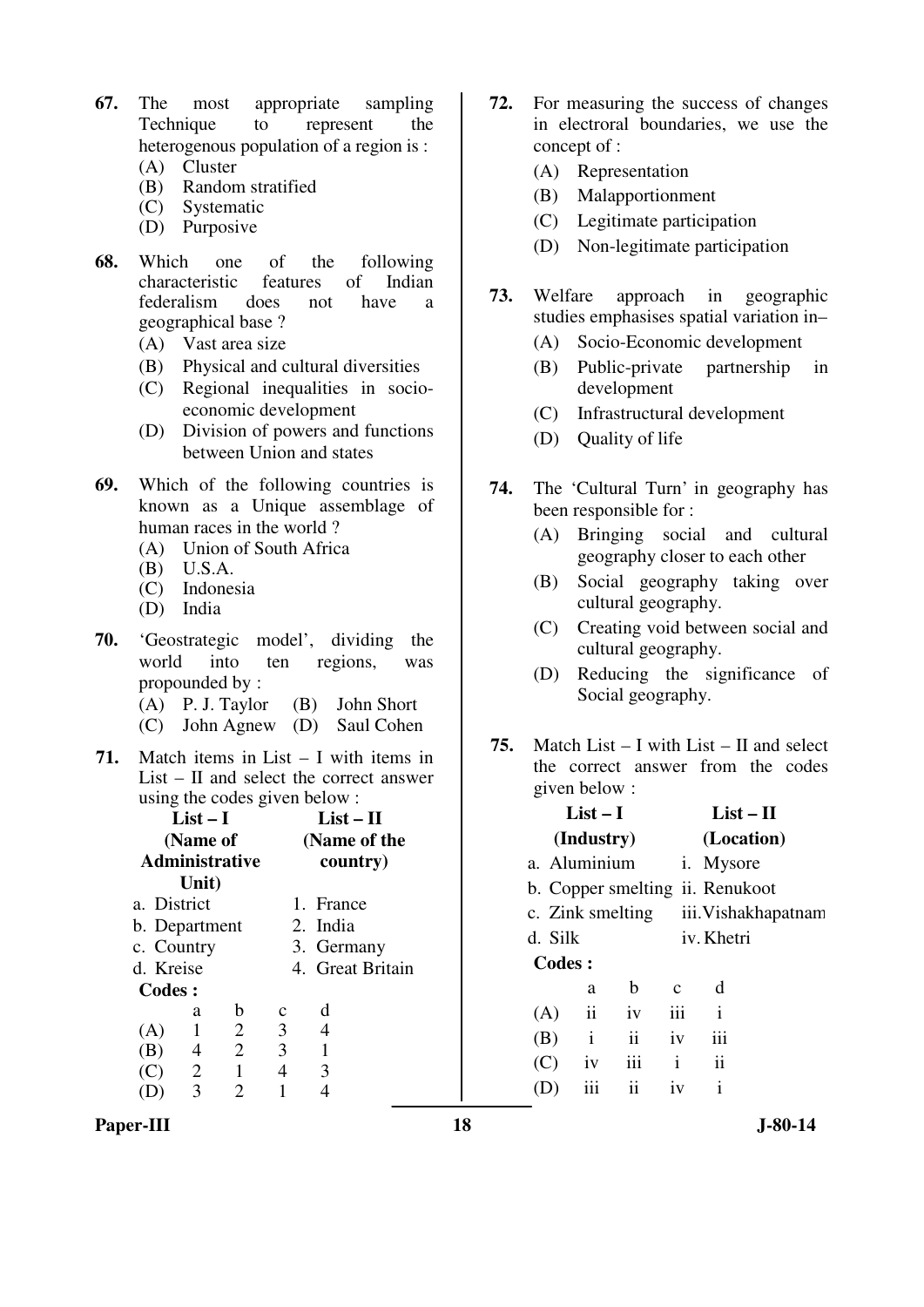- 67. क्षेत्र की विषमजातीय जनसंख्या को निरूपित करने के लिए सर्वाधिक उपयुक्त प्रतिचयन तकनीक है
	- $(A)$  गुच्छ (B) यादृच्छिक स्तरित
	- (C) व्यवस्थित  $(D)$  सोहेश्य
- भारतीय संघवाद की निम्नलिखित मुख्य विशेषताओं 68. में से किसका भौगोलिक आधार नहीं है ?
	- $(A)$  विशाल क्षेत्र आकार
	- (B) भौतिक तथा सांस्कृतिक विविधताएँ
	- (C) सामाजिक-आर्थिक विकास में क्षेत्रीय असमानताएँ
	- (D) संघ राज्य क्षेत्र और राज्यों के बीच सत्ता और कार्यों का विभाजन
- निम्नलिखित में से कौन सा देश विश्व में मानव 69. प्रजातियों के अद्भुत समुच्चय के रूप में जाना जाता है ?
	- $(A)$  दक्षिण अफ्रीका संघ
	- (B) यू. एस. ए.
	- (C) इंडोनेशिया
	- (D) भारत
- विश्व को दस क्षेत्रों में विभाजित करने वाला 'भू 70. सामरिक मॉडल' किसने प्रतिपादित किया था ?
	- (A) पी.जे. टेलर  $(B)$  जॉन शॉर्ट
	- (C) जॉन एगन्यू  $(D)$  सॉल कोहेन
- सूची I को सूची II से सुमेलित कीजिए और 71. नीचे दिए गए कूटों का उपयोग करते हुए सही उत्तर का चयन कीजिए  $\cdot$

|           | सूची – I       |                    | सूची - II      |                  |  |
|-----------|----------------|--------------------|----------------|------------------|--|
|           |                | (प्रशासनिक इकाई का |                | (देश का नाम)     |  |
|           | नाम)           |                    |                |                  |  |
| a. जिला   |                |                    |                | 1. फ्रांस        |  |
| b. विभाग  |                |                    |                | 2. भारत          |  |
| c. देश    |                |                    |                | 3. जर्मनी        |  |
| d. क्राइस |                |                    |                | 4. ग्रेट ब्रिटेन |  |
| कूट :     |                |                    |                |                  |  |
|           | a              | b                  | $\mathbf{C}$   | d                |  |
| (A)       | $\mathbf{1}$   | 2                  | 3 <sup>1</sup> | $\overline{4}$   |  |
| (B)       | $\overline{4}$ | $\overline{c}$     | $\overline{3}$ | $\mathbf{1}$     |  |
| (C)       | 2              | 1                  | 4              | 3                |  |
| (D)       | 3              | 2                  |                |                  |  |

 $J-80-14$ 

- निर्वाचन सीमाओं में परिवर्तनों की सफलता को 72. मापने के लिए हम निम्नलिखित की संकल्पना का उपयोग करते हैं ?
	- $(A)$  प्रतिनिधित्व
	- (B) दुरसंविभाजन
	- $(C)$  वैध प्रतिभागिता
	- (D) गैर-वैध प्रतिभागिता
- भौगोलिक अध्ययनों में कल्याण उपागम के स्थानिक 73. अंतरों पर बल दिया जाता है
	- (A) सामाजिक आर्थिक विकास
	- (B) विकास में सरकारी-प्राइवेट प्रतिभागिता
	- (C) अवसंरचनात्मक विकास
	- (D) जीवन की गुणवत्ता
- भूगोल में 'सांस्कृतिक घुमाव' किसके लिये 74. जिम्मेदार है ?
	- (A) सामाजिक तथा सांस्कृतिक भूगोल को एक दसरे के समीप लाना ।
	- (B) सामाजिक भूगोल का सांस्कृतिक भूगोल के ऊपर होना ।
	- (C) सामाजिक और सांस्कृतिक भूगोल के बीच रिक्तता उत्पन्न करना ।
	- (D) सामाजिक भूगोल के महत्त्व को कम करना ।
- सूची I को सूची II के साथ सुमेलित करें 75. और नीचे दिये कूटों से सही उत्तर का चयन करें :

|                 | सूची – I     |               |              | सूची – II         |  |  |  |
|-----------------|--------------|---------------|--------------|-------------------|--|--|--|
|                 | (उद्योग)     |               | (अवस्थिति)   |                   |  |  |  |
| a. ऐलुमिनियम    |              |               |              | i. मैसूर          |  |  |  |
| b. ताँबा प्रगलन |              |               |              | ii. रेनूकूट       |  |  |  |
| c. जस्ता प्रगलन |              |               |              | iii. विशाखापट्टनम |  |  |  |
| d. रेशम         |              |               |              | iv. खेतड़ी        |  |  |  |
| कूट :           |              |               |              |                   |  |  |  |
|                 | a            | h             | $\mathbf c$  | d                 |  |  |  |
| (A)             | ii           | iv            | iii          | $\mathbf{i}$      |  |  |  |
| (B)             | $\mathbf{i}$ | $\mathbf{ii}$ | iv           | iii               |  |  |  |
| (C)             | iv           | iii           | $\mathbf{i}$ | ii                |  |  |  |
| (D)             | iii          | $\ddot{i}$    | iv           | $\mathbf{i}$      |  |  |  |
|                 |              |               |              |                   |  |  |  |